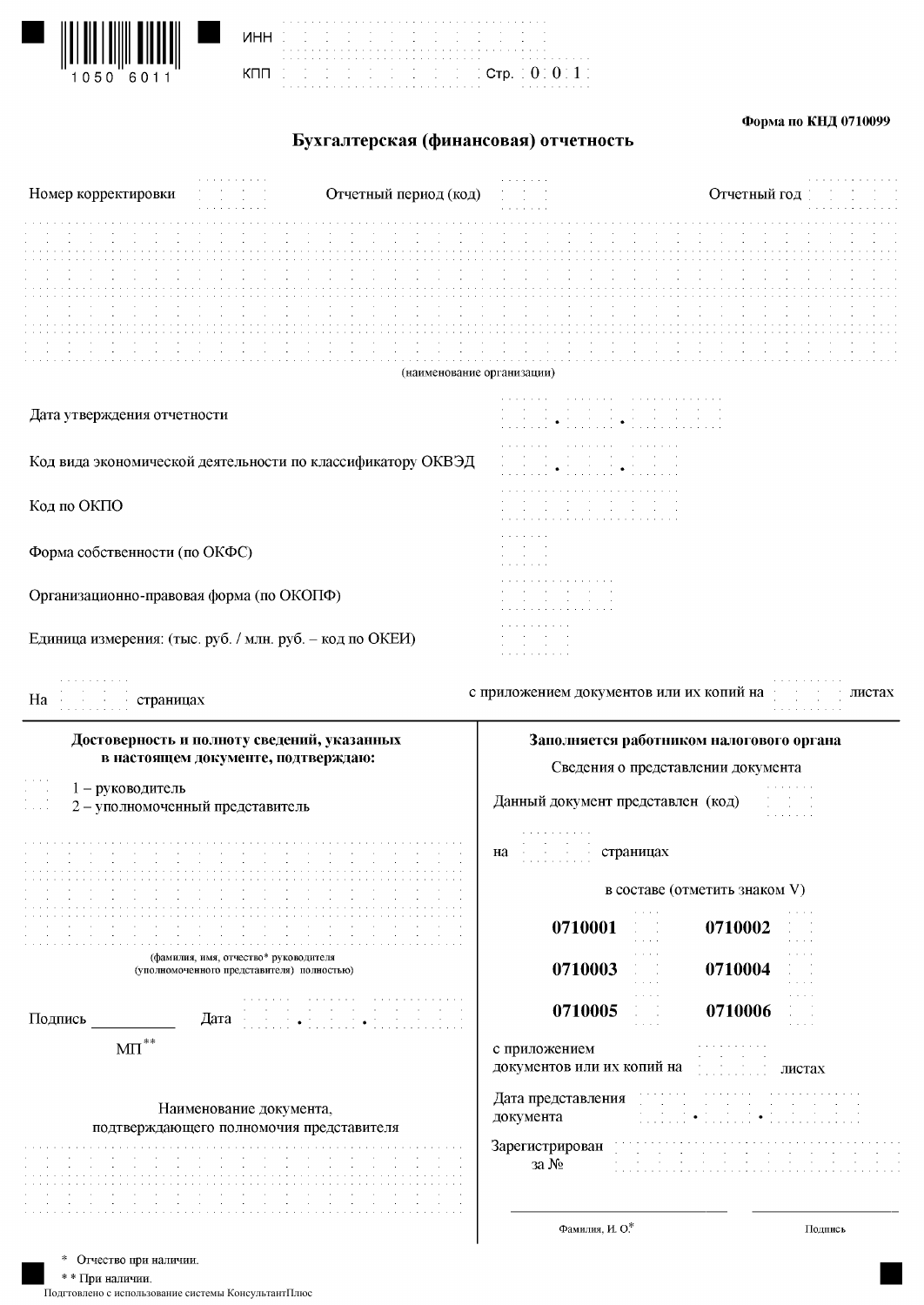

|  |  |  |  |  |  |  |  |  | the control of the control of the control of the control of the control of the control of the control of<br>the control of the control of the control of the control of the control of the control of |  |  |  |  |  |  |  |  |                                                                                                                                                                                                                               |  |  |  |
|--|--|--|--|--|--|--|--|--|-------------------------------------------------------------------------------------------------------------------------------------------------------------------------------------------------------|--|--|--|--|--|--|--|--|-------------------------------------------------------------------------------------------------------------------------------------------------------------------------------------------------------------------------------|--|--|--|
|  |  |  |  |  |  |  |  |  |                                                                                                                                                                                                       |  |  |  |  |  |  |  |  |                                                                                                                                                                                                                               |  |  |  |
|  |  |  |  |  |  |  |  |  |                                                                                                                                                                                                       |  |  |  |  |  |  |  |  |                                                                                                                                                                                                                               |  |  |  |
|  |  |  |  |  |  |  |  |  |                                                                                                                                                                                                       |  |  |  |  |  |  |  |  | de de de de de de de de di <mark>. Ctp.</mark> de de de d                                                                                                                                                                     |  |  |  |
|  |  |  |  |  |  |  |  |  |                                                                                                                                                                                                       |  |  |  |  |  |  |  |  |                                                                                                                                                                                                                               |  |  |  |
|  |  |  |  |  |  |  |  |  |                                                                                                                                                                                                       |  |  |  |  |  |  |  |  | a constitution of the constitution of the constitution of the constitution of the constitution of the constitution of the constitution of the constitution of the constitution of the constitution of the constitution of the |  |  |  |

## Местонахождение (адрес)

| Почтовый индекс                            |                                                                                          |
|--------------------------------------------|------------------------------------------------------------------------------------------|
|                                            | the company's company's<br>Субъект Российской Федерации (код)<br>the company's company's |
| Район                                      |                                                                                          |
| Город                                      |                                                                                          |
| Населенный пункт<br>(село, поселок и т.п.) |                                                                                          |
| Улица (проспект,<br>переулок и т.п.)       | $\sim$ $\sim$                                                                            |
| Номер дома<br>(владения)                   |                                                                                          |
| Номер корпуса<br>(строения)                |                                                                                          |
| Номер офиса                                |                                                                                          |

۱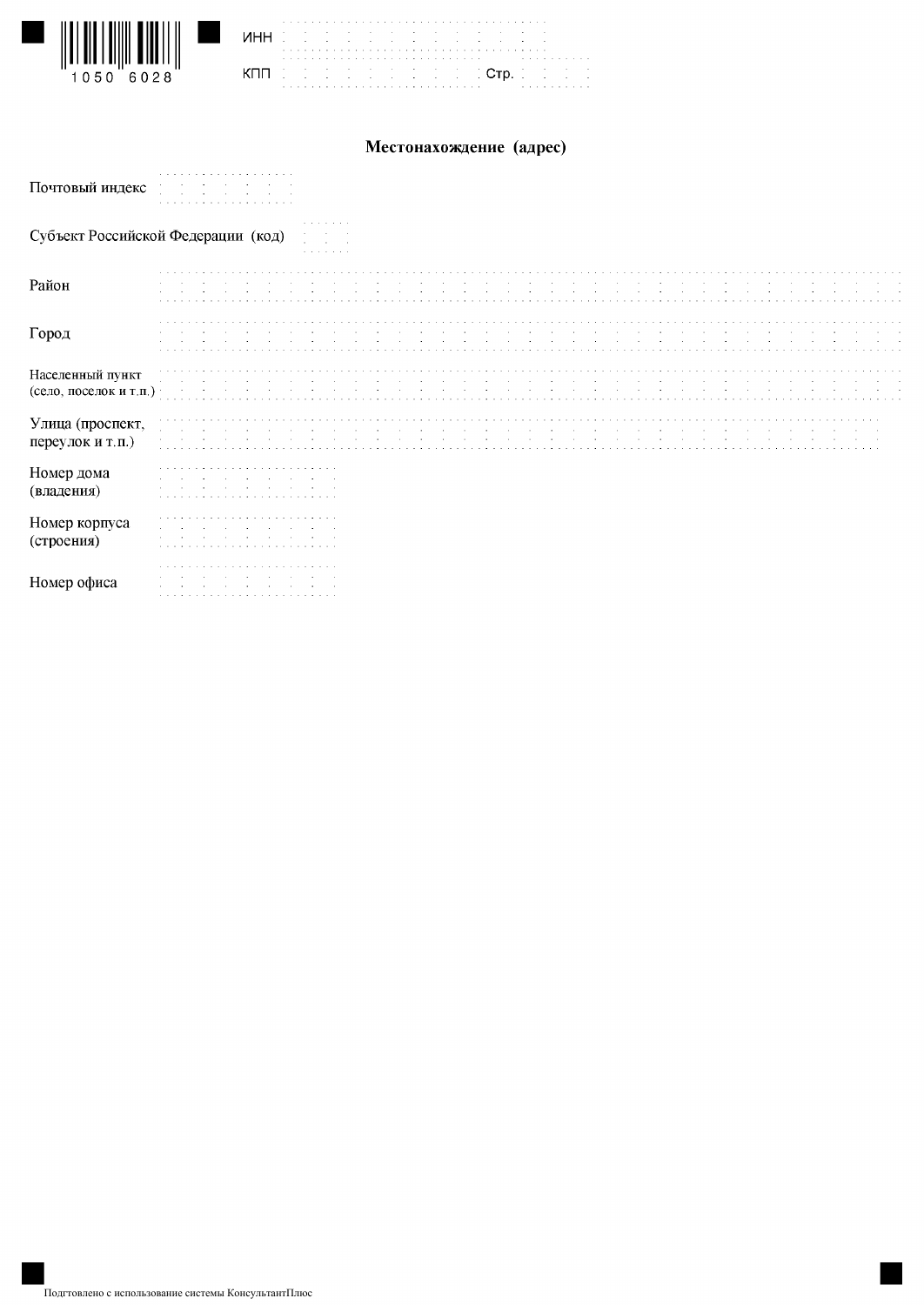





## Форма по ОКУД 0710001

## Бухгалтерский баланс

#### АКТИВ

| Пояснения                                                                                                                                                                                                                      | Наименование<br>показателя              | Koò. | На отчетную дату<br>строки отчетного периода | На 31 декабря<br>предыдущего года                                                                               | На 31 декабря года,<br>предшествующего<br>предыдущему |
|--------------------------------------------------------------------------------------------------------------------------------------------------------------------------------------------------------------------------------|-----------------------------------------|------|----------------------------------------------|-----------------------------------------------------------------------------------------------------------------|-------------------------------------------------------|
|                                                                                                                                                                                                                                |                                         |      |                                              |                                                                                                                 |                                                       |
|                                                                                                                                                                                                                                | <b>I. ВНЕОБОРОТНЫЕ АКТИВЫ</b>           |      |                                              |                                                                                                                 |                                                       |
|                                                                                                                                                                                                                                | Нематериальные активы                   | 1110 |                                              | the contract of the contract of the contract of the contract                                                    | the contract of the contract of the contract of the   |
|                                                                                                                                                                                                                                | Результаты исследований и<br>разработок | 1120 |                                              |                                                                                                                 |                                                       |
| the contract of the communications of the contract of the contract of the contract of the contract of the contract of the contract of the contract of the contract of the contract of the contract of the contract of the cont | Нематериальные поисковые                | 1130 |                                              | the contract of the contract of the contract of the contract of the contract of the contract of the contract of |                                                       |

|                             | TIUMATUPHAJIDHDIU HUHUNUDDIU<br>активы       | 1130 |                                             |                                   |
|-----------------------------|----------------------------------------------|------|---------------------------------------------|-----------------------------------|
| .                           | Материальные поисковые<br>активы             | 1140 |                                             |                                   |
| .                           | Основные средства                            | 1150 |                                             |                                   |
|                             | Доходные вложения<br>в материальные ценности | 1160 |                                             |                                   |
|                             | Финансовые вложения                          | 1170 |                                             |                                   |
| .                           | Отложенные налоговые активы                  | 1180 |                                             |                                   |
|                             | Прочие внеоборотные активы                   | 1190 |                                             |                                   |
| and the company's company's | Итого по разделу I                           | 1100 | the company's company's company's company's | the control of the control of the |

### **II. ОБОРОТНЫЕ АКТИВЫ**

| .      | Запасы                                                          | 1210 |  |  |
|--------|-----------------------------------------------------------------|------|--|--|
| .      | Налог на добавленную стоимость<br>по приобретённым ценностям    | 1220 |  |  |
| .      | Дебиторская задолженность                                       | 1230 |  |  |
|        | Финансовые вложения (за исклю-<br>чением денежных эквивалентов) | 1240 |  |  |
| .      | Денежные средства и денежные<br>эквиваленты                     | 1250 |  |  |
| .      | Прочие оборотные активы                                         | 1260 |  |  |
| .      | Итого по разделу II                                             | 1200 |  |  |
| .<br>. | БАЛАНС                                                          | 1600 |  |  |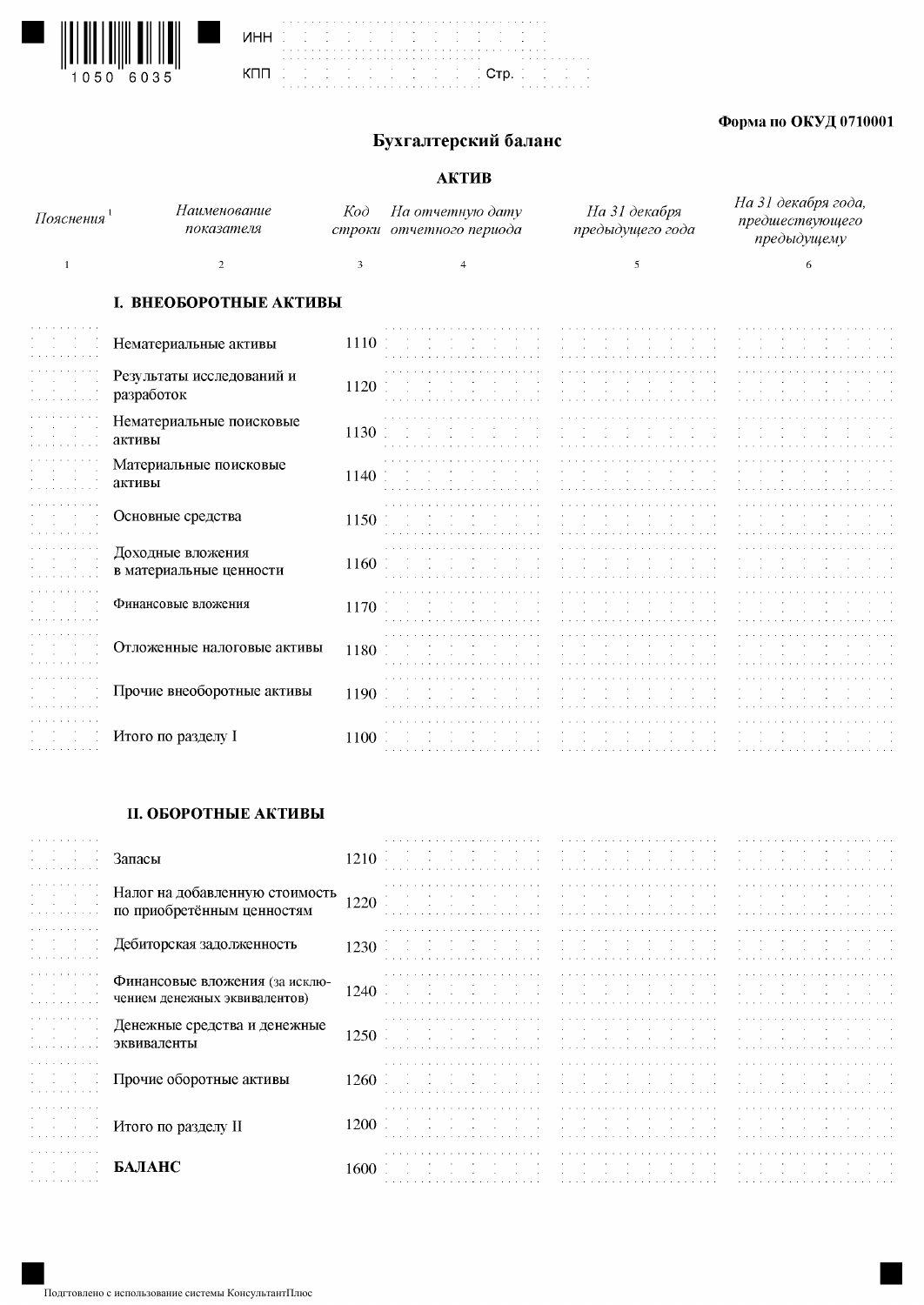

#### ПАССИВ

÷,  $\frac{1}{2}$ 

| Пояснения                                                                                                                      | Наименование<br>показателя                                                                                                                            | Koò<br>строки | На отчетную дату<br>отчетного периода                                                                                                                                                                                                                                                                                                                                                          | На 31 декабря<br>предыдущего года                                                                                                                                                                                                                                                                                                                                                                                                                                                   | На 31 декабря года,<br>предшествующего<br>предыдущему                                                                                                                                                                                             |
|--------------------------------------------------------------------------------------------------------------------------------|-------------------------------------------------------------------------------------------------------------------------------------------------------|---------------|------------------------------------------------------------------------------------------------------------------------------------------------------------------------------------------------------------------------------------------------------------------------------------------------------------------------------------------------------------------------------------------------|-------------------------------------------------------------------------------------------------------------------------------------------------------------------------------------------------------------------------------------------------------------------------------------------------------------------------------------------------------------------------------------------------------------------------------------------------------------------------------------|---------------------------------------------------------------------------------------------------------------------------------------------------------------------------------------------------------------------------------------------------|
| $\mathbf{1}$                                                                                                                   | $\overline{2}$                                                                                                                                        | 3             | $\overline{4}$                                                                                                                                                                                                                                                                                                                                                                                 | $\mathfrak{s}$                                                                                                                                                                                                                                                                                                                                                                                                                                                                      | 6                                                                                                                                                                                                                                                 |
|                                                                                                                                | <b>III. КАПИТАЛ И РЕЗЕРВЫ</b>                                                                                                                         |               |                                                                                                                                                                                                                                                                                                                                                                                                |                                                                                                                                                                                                                                                                                                                                                                                                                                                                                     |                                                                                                                                                                                                                                                   |
| and a series and a series<br>$\sim 100$<br>$\sim$<br>$\sim 10$<br>والمناجير والمناجير والمناجيرة<br>and the service control of | Уставный капитал (складочный<br>капитал, уставный фонд, вклады 1310<br>товарищей)<br>Собственные акции,<br>$\overline{2}$<br>выкупленные у акционеров | 1320          | contract and                                                                                                                                                                                                                                                                                                                                                                                   | $\mathbf{a} = \left\{ \begin{array}{ll} 0 & \text{if} \ \mathbf{a} = \left\{ \begin{array}{ll} 0 & \text{if} \ \mathbf{a} = \left\{ \begin{array}{ll} 0 & \text{if} \ \mathbf{a} = \left\{ \begin{array}{ll} 0 & \text{if} \ \mathbf{a} = \left\{ \begin{array}{ll} 0 & \text{if} \ \mathbf{a} = \left\{ \begin{array}{ll} 0 & \text{if} \ \mathbf{a} = \left\{ \begin{array}{ll} 0 & \text{if} \ \mathbf{a} = \left\{ \begin{array}{ll} 0 & \text{if} \ \mathbf{$<br>$\sim$ $\sim$ | a construction of the construction of the construction of the construction of the construction of the construction of the construction of the construction of the construction of the construction of the construction of the<br>and the state of |
| المتعاط والمتعاط والمتعاط                                                                                                      | Переоценка<br>внеоборотных активов                                                                                                                    | 1340          |                                                                                                                                                                                                                                                                                                                                                                                                |                                                                                                                                                                                                                                                                                                                                                                                                                                                                                     |                                                                                                                                                                                                                                                   |
| and a state of<br>and a series and an                                                                                          | Добавочный капитал<br>(без переоценки)                                                                                                                | 1350          | $\sim$<br>$\sim 10^{-1}$                                                                                                                                                                                                                                                                                                                                                                       | .                                                                                                                                                                                                                                                                                                                                                                                                                                                                                   |                                                                                                                                                                                                                                                   |
| $\sim$<br>$\sim 100$                                                                                                           | Резервный капитал                                                                                                                                     | 1360          |                                                                                                                                                                                                                                                                                                                                                                                                |                                                                                                                                                                                                                                                                                                                                                                                                                                                                                     |                                                                                                                                                                                                                                                   |
| the service service                                                                                                            | Нераспределенная прибыль<br>(непокрытый убыток)                                                                                                       | 1370          |                                                                                                                                                                                                                                                                                                                                                                                                |                                                                                                                                                                                                                                                                                                                                                                                                                                                                                     |                                                                                                                                                                                                                                                   |
|                                                                                                                                | Итого по разделу III                                                                                                                                  | 1300          | the company of the com-<br><b>Contract Contract</b>                                                                                                                                                                                                                                                                                                                                            | $\sim$<br>$\sim$<br>$\sim$                                                                                                                                                                                                                                                                                                                                                                                                                                                          |                                                                                                                                                                                                                                                   |
|                                                                                                                                | <b>III. ЦЕЛЕВОЕ ФИНАНСИРОВАНИЕ</b>                                                                                                                    |               |                                                                                                                                                                                                                                                                                                                                                                                                |                                                                                                                                                                                                                                                                                                                                                                                                                                                                                     |                                                                                                                                                                                                                                                   |
| and a series and a series of<br>$\sim 10^{-11}$<br>$\sim$<br>$\sim$<br>$\sim$<br>a construction of the con-                    | Паевой фонд                                                                                                                                           | 1310          | $\sim$<br>$\sim$                                                                                                                                                                                                                                                                                                                                                                               | .<br>$\sim$                                                                                                                                                                                                                                                                                                                                                                                                                                                                         | $\epsilon$                                                                                                                                                                                                                                        |
| $\sim$                                                                                                                         | Целевой капитал                                                                                                                                       | 1320          | والمتواطئ والمتعاون والمتعاونة والمتعاونة والمتعاونة                                                                                                                                                                                                                                                                                                                                           |                                                                                                                                                                                                                                                                                                                                                                                                                                                                                     |                                                                                                                                                                                                                                                   |
|                                                                                                                                | Целевые средства                                                                                                                                      | 1350          |                                                                                                                                                                                                                                                                                                                                                                                                |                                                                                                                                                                                                                                                                                                                                                                                                                                                                                     |                                                                                                                                                                                                                                                   |
| and the control<br>and the second company of the                                                                               | Фонд недвижимого и особо<br>ценного движимого имущества                                                                                               | 1360          | $\cdot$                                                                                                                                                                                                                                                                                                                                                                                        |                                                                                                                                                                                                                                                                                                                                                                                                                                                                                     |                                                                                                                                                                                                                                                   |
| and a state of the state of the<br><b>Contract Contract</b><br>a caracteristic and an                                          | Резервный и иные целевые<br>фонды                                                                                                                     | 1370          | a carra carra carra carra carra car                                                                                                                                                                                                                                                                                                                                                            | $\sim$                                                                                                                                                                                                                                                                                                                                                                                                                                                                              |                                                                                                                                                                                                                                                   |
|                                                                                                                                | Итого по разделу III                                                                                                                                  | 1300          | a construction of the construction of the construction of the                                                                                                                                                                                                                                                                                                                                  |                                                                                                                                                                                                                                                                                                                                                                                                                                                                                     | and the company of the company of the company of the company of the company of the company of the company of the company of the company of the company of the company of the company of the company of the company of the comp                    |
|                                                                                                                                | IV. ДОЛГОСРОЧНЫЕ ОБЯЗАТЕЛЬСТВА                                                                                                                        |               |                                                                                                                                                                                                                                                                                                                                                                                                |                                                                                                                                                                                                                                                                                                                                                                                                                                                                                     |                                                                                                                                                                                                                                                   |
| <b>Contractor</b>                                                                                                              | Заемные средства                                                                                                                                      | 1410          | $\begin{array}{l} \mathcal{L}_{\mathcal{A}}(\mathcal{A})=\mathcal{L}_{\mathcal{A}}(\mathcal{A})=\mathcal{L}_{\mathcal{A}}(\mathcal{A})=\mathcal{L}_{\mathcal{A}}(\mathcal{A})=\mathcal{L}_{\mathcal{A}}(\mathcal{A})\\ \mathcal{L}_{\mathcal{A}}(\mathcal{A})=\mathcal{L}_{\mathcal{A}}(\mathcal{A})=\mathcal{L}_{\mathcal{A}}(\mathcal{A})=\mathcal{L}_{\mathcal{A}}(\mathcal{A})\end{array}$ | $\sim 100$<br>$\sim 10^{-1}$<br><b>Contract</b><br>$\sim$<br><b>Contractor</b><br>$\sim 100$<br><b>Contract</b><br><b>Contract</b>                                                                                                                                                                                                                                                                                                                                                  | $\sim$                                                                                                                                                                                                                                            |
| $\sim$                                                                                                                         | Отложенные налоговые<br>обязательства                                                                                                                 | 1420          | $\sim$ $\sim$<br>the control of the control of the                                                                                                                                                                                                                                                                                                                                             |                                                                                                                                                                                                                                                                                                                                                                                                                                                                                     |                                                                                                                                                                                                                                                   |
|                                                                                                                                | Оценочные обязательства                                                                                                                               | 1430          | service and the contract of the con-<br>the contract of the contract of the contract of                                                                                                                                                                                                                                                                                                        | <b>Contract Contract</b><br>$\Delta \sim 10$<br>$\sim$<br><b>Contractor</b><br><b>Contract</b><br>$\sim$<br>$\sim 10^{-1}$<br>$\sim 100$<br>$\sim 100$<br>$\sim 100$ km s $^{-1}$<br><b>Contract</b><br><b>Contract</b>                                                                                                                                                                                                                                                             | the company of the<br><b>Contract</b><br>$\sim 10^{-1}$<br>$\sim 10^{-1}$                                                                                                                                                                         |
|                                                                                                                                | Прочие обязательства                                                                                                                                  | 1450          | $\mathbf{A}$ and $\mathbf{A}$ are all $\mathbf{A}$ and $\mathbf{A}$ are all $\mathbf{A}$ and $\mathbf{A}$<br>.                                                                                                                                                                                                                                                                                 |                                                                                                                                                                                                                                                                                                                                                                                                                                                                                     |                                                                                                                                                                                                                                                   |
|                                                                                                                                | Итого по разделу IV                                                                                                                                   | 1400          | $\sim$                                                                                                                                                                                                                                                                                                                                                                                         | $\sim$<br>$\sim$<br>$\sim$<br>$\sim 10^{-11}$<br>$\sim$<br>$\sim$ $\sim$<br>$\sim$                                                                                                                                                                                                                                                                                                                                                                                                  | $\sim$<br>$\sim 10^{-1}$<br>$\sim 10^{-11}$<br>$\sim$                                                                                                                                                                                             |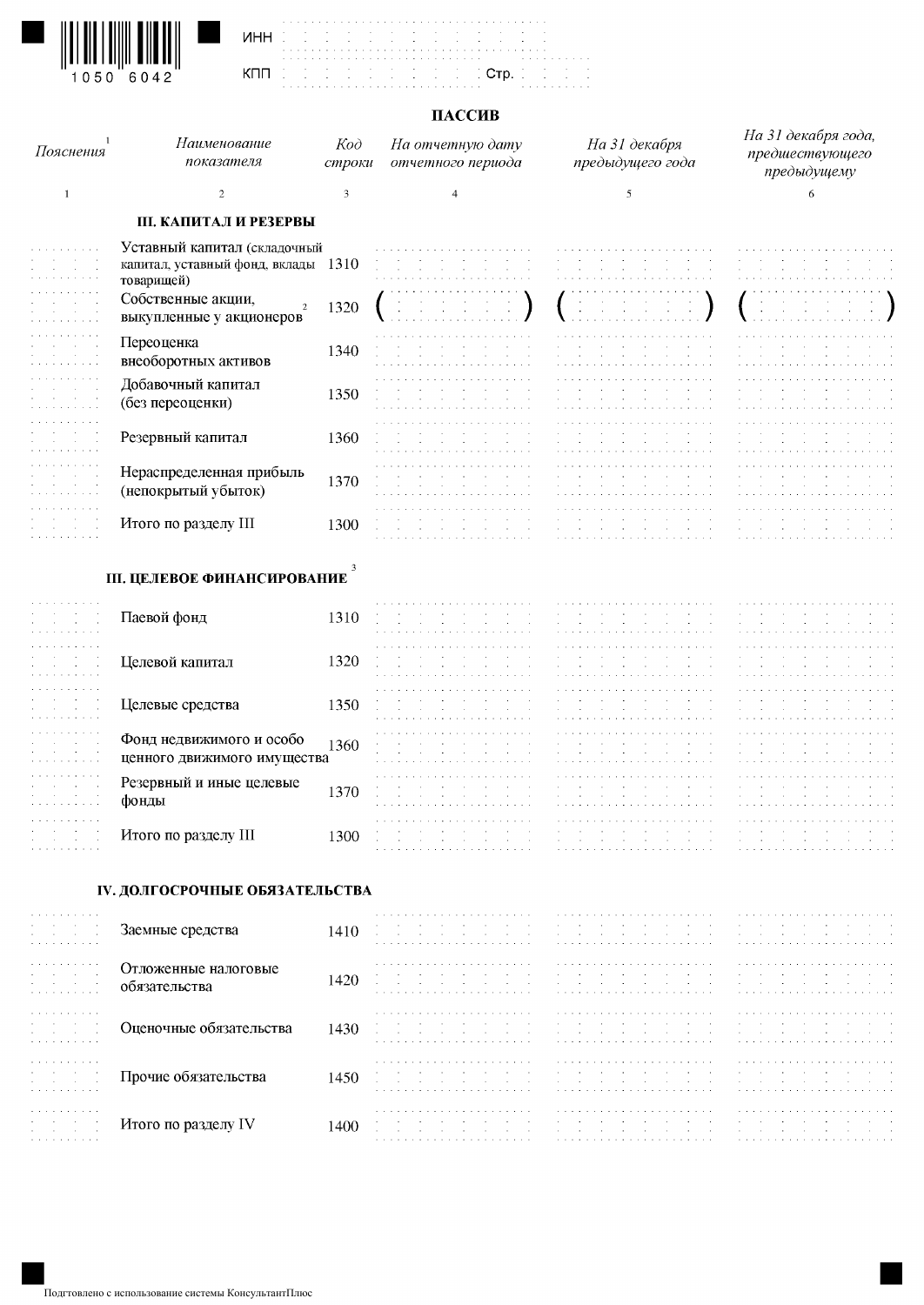

**UHH** КПП

Стр.

| Пояснения                  | Наименование<br>показателя            | $K$ od<br>строки | На отчетную дату<br>отчетного периода | На 31 декабря<br>предыдущего года | На 31 декабря года,<br>предшествующего<br>предыдущему |
|----------------------------|---------------------------------------|------------------|---------------------------------------|-----------------------------------|-------------------------------------------------------|
| -1                         | $\mathbf{2}$                          | 3                |                                       | 5                                 | 6                                                     |
|                            | <b>V. КРАТКОСРОЧНЫЕ ОБЯЗАТЕЛЬСТВА</b> |                  |                                       |                                   |                                                       |
|                            | Заемные средства                      | 1510             |                                       |                                   |                                                       |
|                            | Кредиторская задолженность 1520       |                  |                                       |                                   |                                                       |
|                            | Доходы будущих периодов               | 1530             |                                       |                                   |                                                       |
|                            | Оценочные обязательства               | 1540             |                                       |                                   |                                                       |
|                            | Прочие обязательства                  | 1550             |                                       |                                   |                                                       |
|                            | Итого по разделу V                    | 1500             |                                       |                                   |                                                       |
| المتعاط والمتعاط والمتعاطي | БАЛАНС                                | 1700             |                                       |                                   |                                                       |

Примечания

- .<br>1 Указывается номер соответствующего пояснения к бухгалтерскому балансу и отчету о финансовых результатах.<br>2 Здесь и в других формах отчетов вычитаемый или отрицательный показатель показывается в круглых скобках.

3 Заполняется некоммерческими организациями.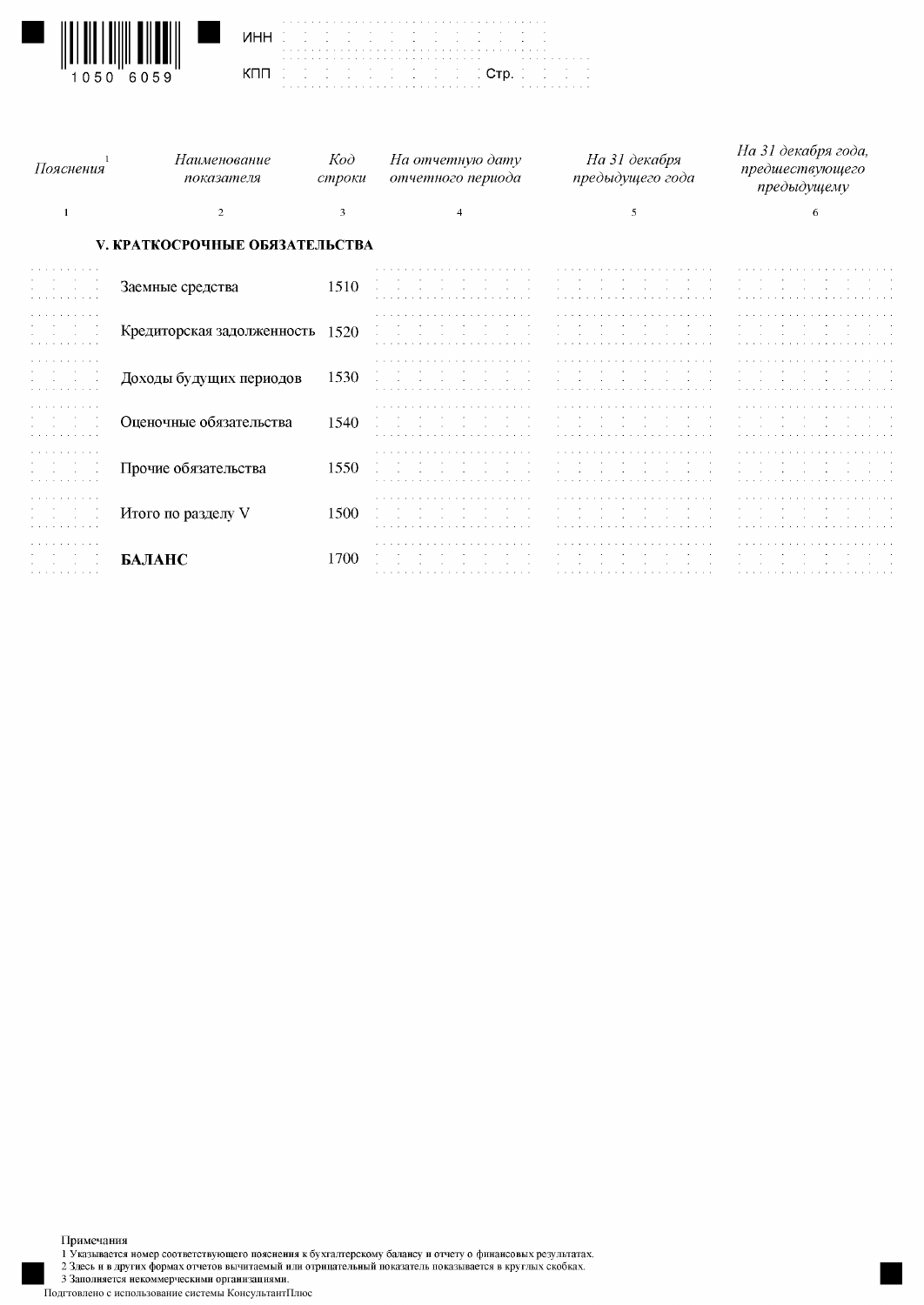| $\left\  \bm{\mathsf{I}} \!\! \left[ \bm{\mathsf{I}} \!\! \left[ \bm{\mathsf{I}} \!\! \left[ \bm{\mathsf{I}} \!\! \left[ \bm{\mathsf{I}} \!\! \left[ \bm{\mathsf{I}} \!\! \left[ \bm{\mathsf{I}} \!\! \left[ \bm{\mathsf{I}} \!\! \left[ \bm{\mathsf{I}} \!\! \left[ \bm{\mathsf{I}} \right] \right] \right] \right] \right] \right\ $ |           |  |
|----------------------------------------------------------------------------------------------------------------------------------------------------------------------------------------------------------------------------------------------------------------------------------------------------------------------------------------|-----------|--|
|                                                                                                                                                                                                                                                                                                                                        | 1050 6066 |  |

|  | الموارد الموارد الموارد الموارد الموارد الموارد الموارد الموارد الموارد الموارد الموارد الموارد الموارد الموار<br>الموارد الموارد الموارد الموارد الموارد الموارد الموارد الموارد الموارد الموارد الموارد الموارد الموارد الموار |  |  |  |  |  |  |  |  |  |  |  |  |  |  |  |  |  |  |  |                                                           |  |
|--|----------------------------------------------------------------------------------------------------------------------------------------------------------------------------------------------------------------------------------|--|--|--|--|--|--|--|--|--|--|--|--|--|--|--|--|--|--|--|-----------------------------------------------------------|--|
|  | a constitution of the constitution of the constitution of the constitution of the constitution of the constitution of the constitution of the constitution of the constitution of the constitution of the constitution of the    |  |  |  |  |  |  |  |  |  |  |  |  |  |  |  |  |  |  |  | de de de de de de de de di <mark>. Crp.</mark> de de de d |  |

# Расшифровка отдельных показателей бухгалтерского баланса

| Пояснения        | Наименование показателя                                        | Koò<br>строки | На отчетную дату<br>отчетного периода | На 31 декабря<br>предыдущего года                                                                                                                                                                                              | На 31 декабря года,<br>предшествующего<br>предыдущему                                                                                                                                                                          |
|------------------|----------------------------------------------------------------|---------------|---------------------------------------|--------------------------------------------------------------------------------------------------------------------------------------------------------------------------------------------------------------------------------|--------------------------------------------------------------------------------------------------------------------------------------------------------------------------------------------------------------------------------|
| 1                | 2                                                              | 3             | $\overline{4}$                        | 5                                                                                                                                                                                                                              |                                                                                                                                                                                                                                |
|                  | Нематериальные активы (стр. 1110), в том числе:                |               |                                       |                                                                                                                                                                                                                                |                                                                                                                                                                                                                                |
|                  |                                                                | 11101         |                                       |                                                                                                                                                                                                                                |                                                                                                                                                                                                                                |
|                  |                                                                |               |                                       |                                                                                                                                                                                                                                |                                                                                                                                                                                                                                |
|                  |                                                                | 11102         |                                       |                                                                                                                                                                                                                                |                                                                                                                                                                                                                                |
|                  |                                                                |               |                                       |                                                                                                                                                                                                                                |                                                                                                                                                                                                                                |
|                  |                                                                | 11103         |                                       |                                                                                                                                                                                                                                |                                                                                                                                                                                                                                |
|                  | Результаты исследований и разработок (стр. 1120), в том числе: |               |                                       |                                                                                                                                                                                                                                |                                                                                                                                                                                                                                |
|                  |                                                                |               |                                       |                                                                                                                                                                                                                                |                                                                                                                                                                                                                                |
|                  |                                                                | 11201         |                                       |                                                                                                                                                                                                                                |                                                                                                                                                                                                                                |
|                  |                                                                | 11202         |                                       |                                                                                                                                                                                                                                |                                                                                                                                                                                                                                |
|                  |                                                                |               |                                       |                                                                                                                                                                                                                                |                                                                                                                                                                                                                                |
|                  | Нематериальные поисковые активы (стр. 1130), в том числе:      |               |                                       |                                                                                                                                                                                                                                |                                                                                                                                                                                                                                |
|                  |                                                                | 11301         |                                       |                                                                                                                                                                                                                                |                                                                                                                                                                                                                                |
|                  |                                                                |               |                                       |                                                                                                                                                                                                                                |                                                                                                                                                                                                                                |
|                  |                                                                | 11302         |                                       |                                                                                                                                                                                                                                |                                                                                                                                                                                                                                |
|                  | Материальные поисковые активы (стр. 1140), в том числе:        |               |                                       |                                                                                                                                                                                                                                |                                                                                                                                                                                                                                |
|                  |                                                                |               |                                       |                                                                                                                                                                                                                                |                                                                                                                                                                                                                                |
|                  |                                                                | 11401         |                                       |                                                                                                                                                                                                                                |                                                                                                                                                                                                                                |
|                  |                                                                |               |                                       |                                                                                                                                                                                                                                |                                                                                                                                                                                                                                |
|                  |                                                                | 11402         |                                       |                                                                                                                                                                                                                                |                                                                                                                                                                                                                                |
|                  | Основные средства (стр. 1150), в том числе:                    |               |                                       |                                                                                                                                                                                                                                |                                                                                                                                                                                                                                |
|                  |                                                                |               |                                       |                                                                                                                                                                                                                                |                                                                                                                                                                                                                                |
|                  |                                                                | 11501         |                                       |                                                                                                                                                                                                                                |                                                                                                                                                                                                                                |
|                  |                                                                |               |                                       |                                                                                                                                                                                                                                |                                                                                                                                                                                                                                |
|                  |                                                                | 11502         |                                       |                                                                                                                                                                                                                                |                                                                                                                                                                                                                                |
|                  |                                                                | 11503         |                                       |                                                                                                                                                                                                                                |                                                                                                                                                                                                                                |
|                  |                                                                |               |                                       |                                                                                                                                                                                                                                |                                                                                                                                                                                                                                |
|                  | Доходные вложения (стр. 1160), в том числе:                    |               |                                       |                                                                                                                                                                                                                                |                                                                                                                                                                                                                                |
| $\sim$           |                                                                | 11601         | $\sim$                                |                                                                                                                                                                                                                                |                                                                                                                                                                                                                                |
| .                |                                                                |               | .                                     | the contract of the contract of the contract of the contract of the contract of the contract of the contract of the contract of the contract of the contract of the contract of the contract of the contract of the contract o | the contract of the contract of the contract of the contract of the contract of the contract of the contract of the contract of the contract of the contract of the contract of the contract of the contract of the contract o |
|                  |                                                                | 11602         |                                       |                                                                                                                                                                                                                                |                                                                                                                                                                                                                                |
|                  | Финансовые вложения (стр. 1170), в том числе:                  |               |                                       |                                                                                                                                                                                                                                |                                                                                                                                                                                                                                |
|                  |                                                                |               |                                       |                                                                                                                                                                                                                                |                                                                                                                                                                                                                                |
|                  |                                                                | 11701         |                                       |                                                                                                                                                                                                                                |                                                                                                                                                                                                                                |
|                  |                                                                | 11702         |                                       |                                                                                                                                                                                                                                |                                                                                                                                                                                                                                |
|                  |                                                                |               |                                       |                                                                                                                                                                                                                                |                                                                                                                                                                                                                                |
|                  |                                                                | 11703         |                                       |                                                                                                                                                                                                                                |                                                                                                                                                                                                                                |
|                  |                                                                |               |                                       |                                                                                                                                                                                                                                |                                                                                                                                                                                                                                |
|                  |                                                                | 11704         |                                       |                                                                                                                                                                                                                                |                                                                                                                                                                                                                                |
|                  | Отложенные налоговые активы (стр. 1180), в том числе:          |               |                                       |                                                                                                                                                                                                                                |                                                                                                                                                                                                                                |
|                  |                                                                |               |                                       |                                                                                                                                                                                                                                |                                                                                                                                                                                                                                |
|                  |                                                                | 11801         |                                       |                                                                                                                                                                                                                                |                                                                                                                                                                                                                                |
|                  |                                                                |               |                                       |                                                                                                                                                                                                                                |                                                                                                                                                                                                                                |
| $\sim$<br>$\sim$ |                                                                | 11802         |                                       |                                                                                                                                                                                                                                |                                                                                                                                                                                                                                |
|                  | Вписываемые показатели (стр. 1185), в том числе:               |               |                                       |                                                                                                                                                                                                                                |                                                                                                                                                                                                                                |
|                  |                                                                |               |                                       |                                                                                                                                                                                                                                |                                                                                                                                                                                                                                |
|                  |                                                                | 11851         |                                       |                                                                                                                                                                                                                                |                                                                                                                                                                                                                                |
|                  |                                                                | 11852         |                                       |                                                                                                                                                                                                                                |                                                                                                                                                                                                                                |
|                  |                                                                |               |                                       |                                                                                                                                                                                                                                |                                                                                                                                                                                                                                |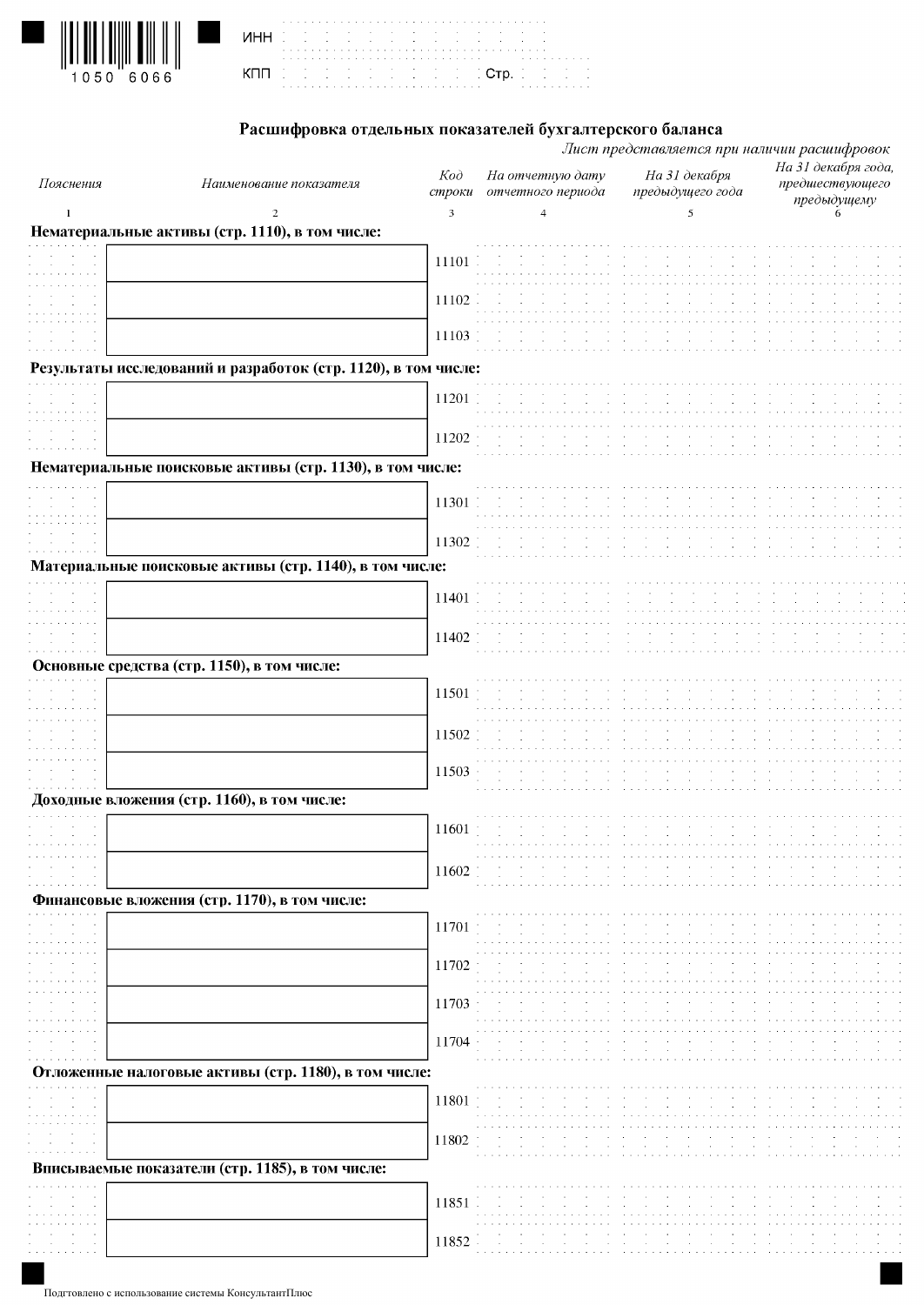

I

| <b>NHH</b> (2012) (1913) and a series and a | the contract of the contract of the contract of the contract of the contract of the contract of |  |  |  |  |  |  |  |  |  |  |  |  |  |  |  |  |  |  |  |  |
|---------------------------------------------|-------------------------------------------------------------------------------------------------|--|--|--|--|--|--|--|--|--|--|--|--|--|--|--|--|--|--|--|--|
| KOO DE DE DE DE DE DE DE DE DOOR DE DE DE D |                                                                                                 |  |  |  |  |  |  |  |  |  |  |  |  |  |  |  |  |  |  |  |  |

# Расшифровка отдельных показателей бухгалтерского баланса

|                                  |                                                                                      | $K$ oð |                                       | Лист представляется при наличии расшифровок |                                                       |
|----------------------------------|--------------------------------------------------------------------------------------|--------|---------------------------------------|---------------------------------------------|-------------------------------------------------------|
| Пояснения                        | Наименование показателя                                                              | строки | На отчетную дату<br>отчетного периода | На 31 декабря<br>предыдущего года           | На 31 декабря года,<br>предшествующего<br>предыдущему |
| $\mathbf{1}$                     |                                                                                      | 3      | $\overline{4}$                        | 5                                           |                                                       |
|                                  | Прочие внеоборотные активы (стр. 1190), в том числе:                                 |        |                                       |                                             |                                                       |
|                                  |                                                                                      | 11901  |                                       |                                             |                                                       |
|                                  |                                                                                      |        |                                       |                                             |                                                       |
|                                  |                                                                                      | 11902  |                                       |                                             |                                                       |
|                                  |                                                                                      |        |                                       |                                             |                                                       |
|                                  |                                                                                      | 11903  |                                       |                                             |                                                       |
| Запасы (стр. 1210), в том числе: |                                                                                      |        |                                       |                                             |                                                       |
|                                  |                                                                                      | 12101  |                                       |                                             |                                                       |
|                                  |                                                                                      |        |                                       |                                             |                                                       |
|                                  |                                                                                      | 12102  |                                       |                                             |                                                       |
|                                  |                                                                                      |        |                                       |                                             |                                                       |
|                                  |                                                                                      | 12103  |                                       |                                             |                                                       |
|                                  |                                                                                      |        |                                       |                                             |                                                       |
|                                  |                                                                                      | 12104  |                                       |                                             |                                                       |
|                                  |                                                                                      |        |                                       |                                             |                                                       |
|                                  |                                                                                      | 12105  |                                       |                                             |                                                       |
|                                  | Налог на добавленную стоимость по приобретенным ценностям (стр. 1220), в том числе:  |        |                                       |                                             |                                                       |
|                                  |                                                                                      |        |                                       |                                             |                                                       |
|                                  |                                                                                      | 12201  |                                       |                                             |                                                       |
|                                  | Дебиторская задолженность (стр. 1230), в том числе:                                  |        |                                       |                                             |                                                       |
|                                  |                                                                                      | 12301  |                                       |                                             |                                                       |
|                                  |                                                                                      |        |                                       |                                             |                                                       |
|                                  |                                                                                      | 12302  |                                       |                                             |                                                       |
|                                  |                                                                                      |        |                                       |                                             |                                                       |
|                                  |                                                                                      | 12303  |                                       |                                             |                                                       |
|                                  |                                                                                      |        |                                       |                                             |                                                       |
|                                  |                                                                                      | 12304  |                                       |                                             |                                                       |
|                                  |                                                                                      |        |                                       |                                             |                                                       |
|                                  |                                                                                      | 12305  |                                       |                                             |                                                       |
|                                  | Финансовые вложения (за исключением денежных эквивалентов) (стр. 1240), в том числе: |        |                                       |                                             |                                                       |
|                                  |                                                                                      |        |                                       |                                             |                                                       |
|                                  |                                                                                      | 12401  |                                       |                                             |                                                       |
|                                  |                                                                                      | 12402  |                                       |                                             |                                                       |
|                                  |                                                                                      |        |                                       |                                             |                                                       |
|                                  |                                                                                      | 12403  |                                       |                                             |                                                       |
|                                  |                                                                                      |        |                                       |                                             |                                                       |
|                                  | Денежные средства и денежные эквиваленты (стр. 1250), в том числе:                   |        |                                       |                                             |                                                       |
|                                  |                                                                                      | 12501  |                                       |                                             |                                                       |
|                                  |                                                                                      |        |                                       |                                             |                                                       |
|                                  |                                                                                      | 12502  |                                       |                                             |                                                       |
|                                  | Вписываемые показатели (стр. 1255), в том числе:                                     |        |                                       |                                             |                                                       |
|                                  |                                                                                      | 12551  |                                       |                                             |                                                       |
|                                  |                                                                                      |        |                                       |                                             |                                                       |
|                                  |                                                                                      | 12552  |                                       |                                             |                                                       |
|                                  |                                                                                      |        |                                       |                                             |                                                       |
|                                  | Прочие оборотные активы (стр. 1260), в том числе:                                    |        |                                       |                                             |                                                       |
|                                  |                                                                                      | 12601  |                                       |                                             |                                                       |
|                                  |                                                                                      |        |                                       |                                             |                                                       |
|                                  |                                                                                      | 12602  |                                       |                                             |                                                       |
|                                  |                                                                                      |        |                                       |                                             |                                                       |
|                                  |                                                                                      | 12603  |                                       |                                             |                                                       |
|                                  |                                                                                      |        |                                       |                                             |                                                       |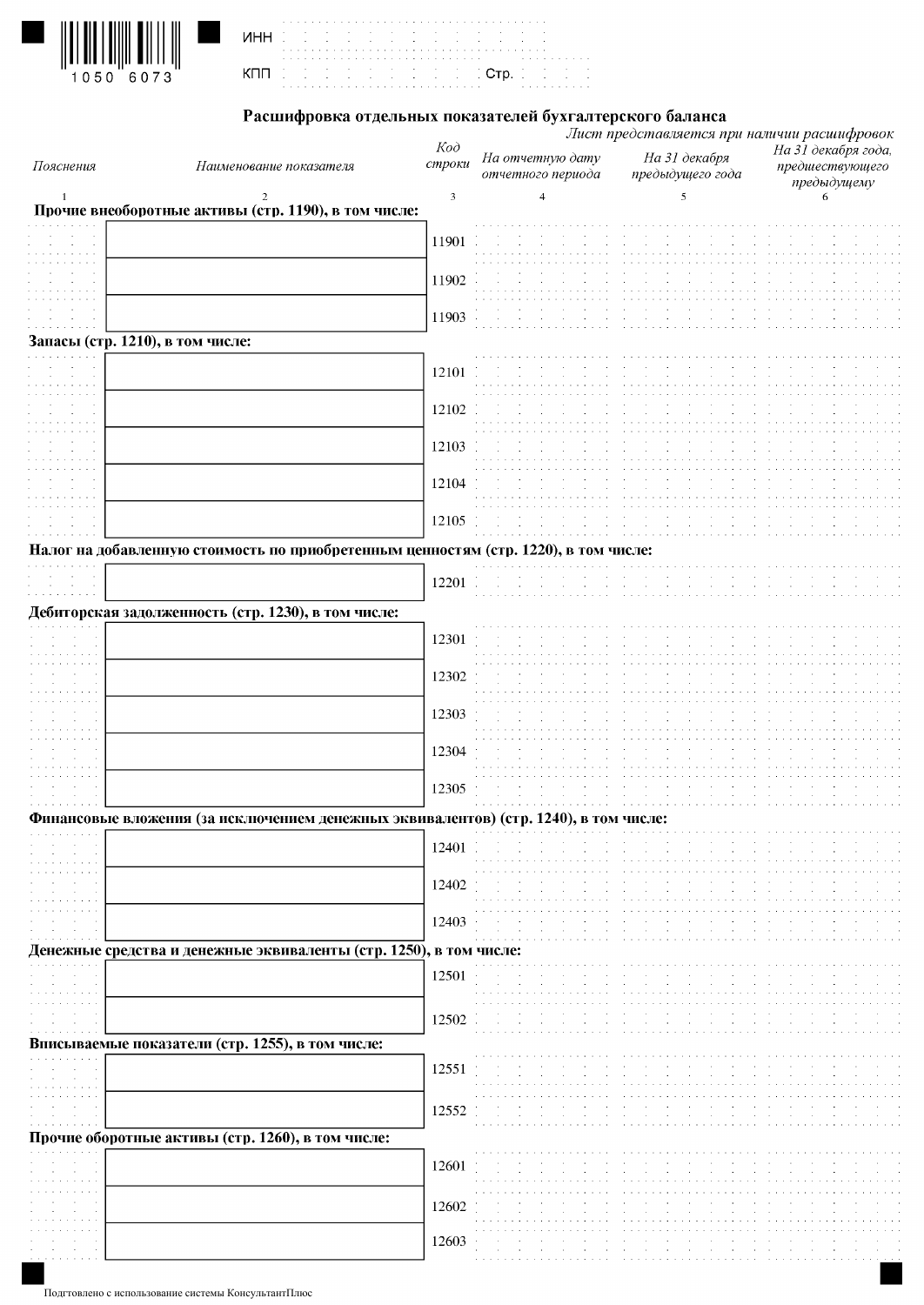|  | 医单位分解 医白细胞 医单位分解 医白细胞 医单位 医单位 医单位 医单位 医单位 医单位的 医白细胞       |                                                                                                                 | the second contract of the second contract of the second contract of |  |  |  |  |  |  |  |  |  |  |  |  |  |  |  |  |  |
|--|-----------------------------------------------------------|-----------------------------------------------------------------------------------------------------------------|----------------------------------------------------------------------|--|--|--|--|--|--|--|--|--|--|--|--|--|--|--|--|--|
|  | de la constitución de la constitución de la Corp. De la c | the main and compared to the main state of the state of the state of the state of the state of the state of the |                                                                      |  |  |  |  |  |  |  |  |  |  |  |  |  |  |  |  |  |

## Расшифровка отдельных показателей бухгалтерского баланса

 $\begin{array}{c} \bullet \rightarrow \rightarrow \rightarrow \\ \bullet \rightarrow \rightarrow \\ \bullet \rightarrow \rightarrow \rightarrow \end{array}$ 

|                                                      |                                                                                                                |               |                                       | Лист представляется при наличии расшифровок |                                                       |
|------------------------------------------------------|----------------------------------------------------------------------------------------------------------------|---------------|---------------------------------------|---------------------------------------------|-------------------------------------------------------|
| Пояснения                                            | Наименование показателя                                                                                        | Koò<br>строки | На отчетную дату<br>отчетного периода | На 31 декабря<br>предыдущего года           | На 31 декабря года,<br>предшествующего<br>предыдущему |
|                                                      | Уставный капитал (складочный капитал, уставный фонд, вклады товарищей) / Паевой фонд (стр. 1310), в том числе: |               |                                       |                                             | 6                                                     |
|                                                      |                                                                                                                | 13101         |                                       |                                             |                                                       |
|                                                      | Собственные акции, выкупленные у акционеров (стр. 1320), в том числе:                                          |               |                                       |                                             |                                                       |
|                                                      |                                                                                                                | 13201         |                                       |                                             |                                                       |
|                                                      | Целевой капитал (стр. 1320), в том числе:                                                                      |               |                                       |                                             |                                                       |
|                                                      |                                                                                                                | 13201         |                                       |                                             |                                                       |
|                                                      | Переоценка внеоборотных активов (стр. 1340), в том числе:                                                      |               |                                       |                                             |                                                       |
|                                                      |                                                                                                                | 13401         |                                       |                                             |                                                       |
|                                                      | Добавочный капитал (без переоценки) / Целевые средства (стр. 1350), в том числе:                               |               |                                       |                                             |                                                       |
|                                                      |                                                                                                                | 13501         |                                       |                                             |                                                       |
|                                                      |                                                                                                                | 13502         |                                       |                                             |                                                       |
|                                                      | Резервный капитал / Фонд недвижимого и особо ценного движимого имущества (стр. 1360), в том числе:             |               |                                       |                                             |                                                       |
|                                                      |                                                                                                                | 13601         |                                       |                                             |                                                       |
|                                                      |                                                                                                                | 13602         |                                       |                                             |                                                       |
|                                                      | Нераспределенная прибыль (непокрытый убыток) / Резервный и иные целевые фонды (стр. 1370), в том числе:        |               |                                       |                                             |                                                       |
|                                                      |                                                                                                                | 13701         |                                       |                                             |                                                       |
|                                                      |                                                                                                                | 13702         |                                       |                                             |                                                       |
|                                                      | Вписываемые показатели (стр. 1375), в том числе:                                                               |               |                                       |                                             |                                                       |
|                                                      |                                                                                                                | 13751         |                                       |                                             |                                                       |
|                                                      |                                                                                                                | 13752         |                                       |                                             |                                                       |
|                                                      | Заемные средства (стр. 1410), в том числе:                                                                     |               |                                       |                                             |                                                       |
| and the control of                                   |                                                                                                                | 14101         |                                       |                                             |                                                       |
|                                                      |                                                                                                                | 14102         |                                       |                                             |                                                       |
|                                                      | Отложенные налоговые обязательства (стр. 1420), в том числе:                                                   |               |                                       |                                             |                                                       |
| $\sim$<br>$\sim$<br>$\alpha$ , $\beta$ , $\alpha$    |                                                                                                                | 14201         |                                       |                                             |                                                       |
|                                                      | Оценочные обязательства (стр. 1430), в том числе:                                                              |               |                                       |                                             |                                                       |
| <b>Contract</b><br>the company's company's company's |                                                                                                                | 14301         |                                       |                                             |                                                       |
|                                                      |                                                                                                                | 14302         |                                       |                                             |                                                       |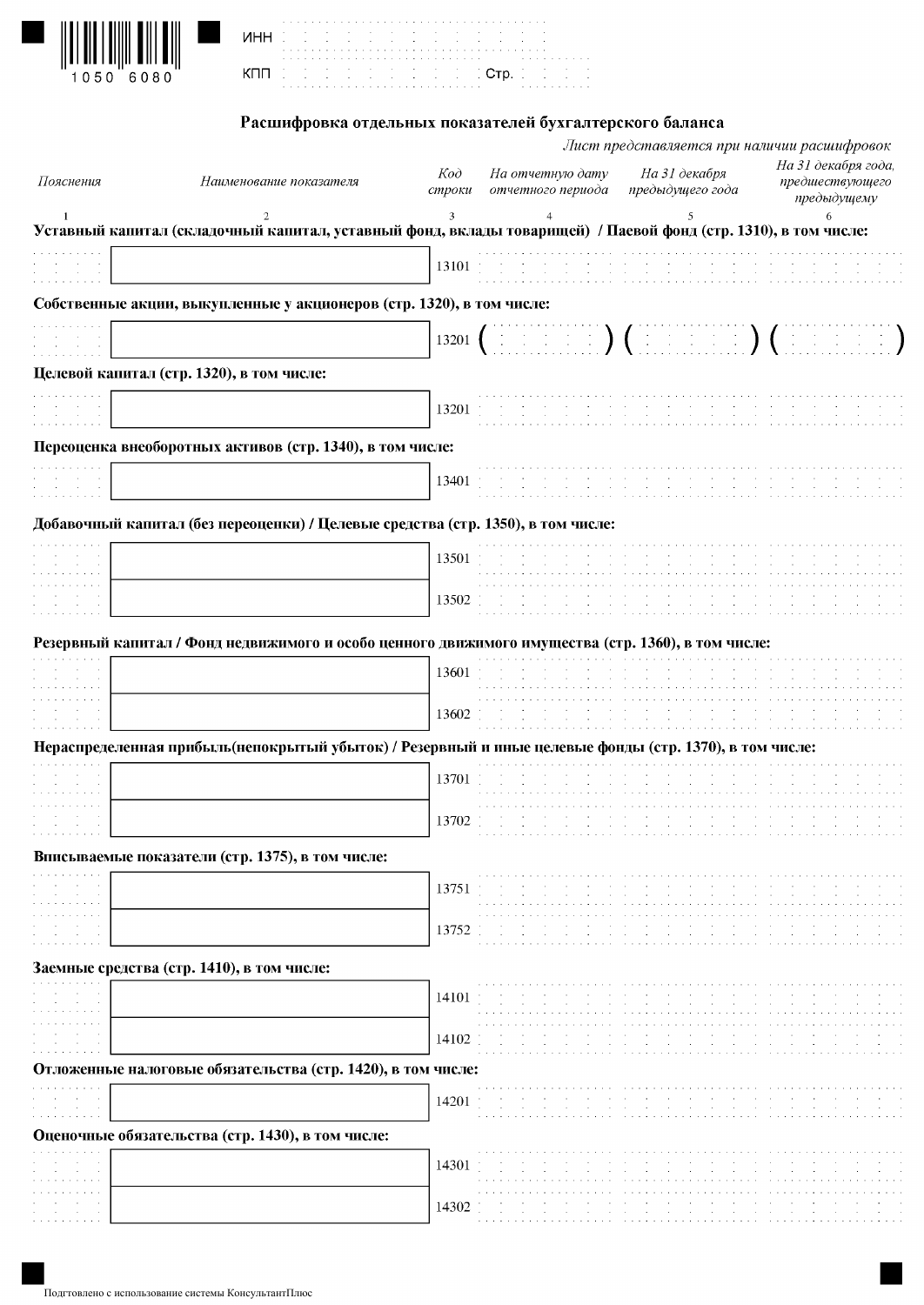| $\left\{ \left[ \left[ \right] \right] \left[ \left[ \left[ \left[ \right] \right] \right] \right] \left[ \left[ \left[ \left[ \left[ \left[ \right] \right] \right] \right] \right] \right\} \right\}$ |  |
|---------------------------------------------------------------------------------------------------------------------------------------------------------------------------------------------------------|--|
| 1050 6097                                                                                                                                                                                               |  |

| the contract of the contract of the contract of the contract of the contract of the contract of                       |
|-----------------------------------------------------------------------------------------------------------------------|
| 1888 - Paul II (1995), prima ang pangalang pangalang pangalang pangalang pangalang pangalang pangalang pangalang pang |
| a caracterization and a caracterization and a caracterization of the contraction of a caracterization                 |
|                                                                                                                       |
| China de la casa de la casa de la casa de la casa de la casa de la casa de la casa de la casa de la casa de la        |
|                                                                                                                       |
|                                                                                                                       |

#### Расшифровка отдельных показателей бухгалтерского баланса

Лист представляется при наличии расшифровок

На 31 декабря года,  $K$ oð На отчетную дату На 31 декабря Пояснения Наименование показателя предшествующего строки отчетного периода предыдущего года предыдущему  $\sqrt{6}$  $\,1\,$  $\overline{2}$  $\mathfrak 3$  $\overline{4}$ 5 Вписываемые показатели (стр. 1435), в том числе: 14351  $\sim$   $\sim$   $\sim$ and a state. 14352 Прочие долгосрочные обязательства (стр. 1450), в том числе: 14501 Заемные средства (стр. 1510), в том числе: 15101 Кредиторская задолженность (стр. 1520), в том числе: 15201 15202 ه د د د د د<br>د د د د د 15203  $\sim$   $\sim$   $\sim$   $\sim$ 15204 15205 15206 15207 Доходы будущих периодов (стр. 1530), в том числе: 15301 Оценочные обязательства (стр. 1540), в том числе: 15401 15402 Вписываемые показатели (стр. 1545), в том числе: 15451

# 15452

#### Прочие краткосрочные обязательства (стр. 1550), в том числе:

| .                                        |  |  |  |  |  |  |  |  |  |                                                                                                                 |  |  |
|------------------------------------------|--|--|--|--|--|--|--|--|--|-----------------------------------------------------------------------------------------------------------------|--|--|
|                                          |  |  |  |  |  |  |  |  |  | the contract of the contract of the contract of the contract of the contract of the contract of the contract of |  |  |
| the contract of the contract of the con- |  |  |  |  |  |  |  |  |  | the contract of the contract of the contract of the contract of the contract of the contract of the contract of |  |  |
| .                                        |  |  |  |  |  |  |  |  |  |                                                                                                                 |  |  |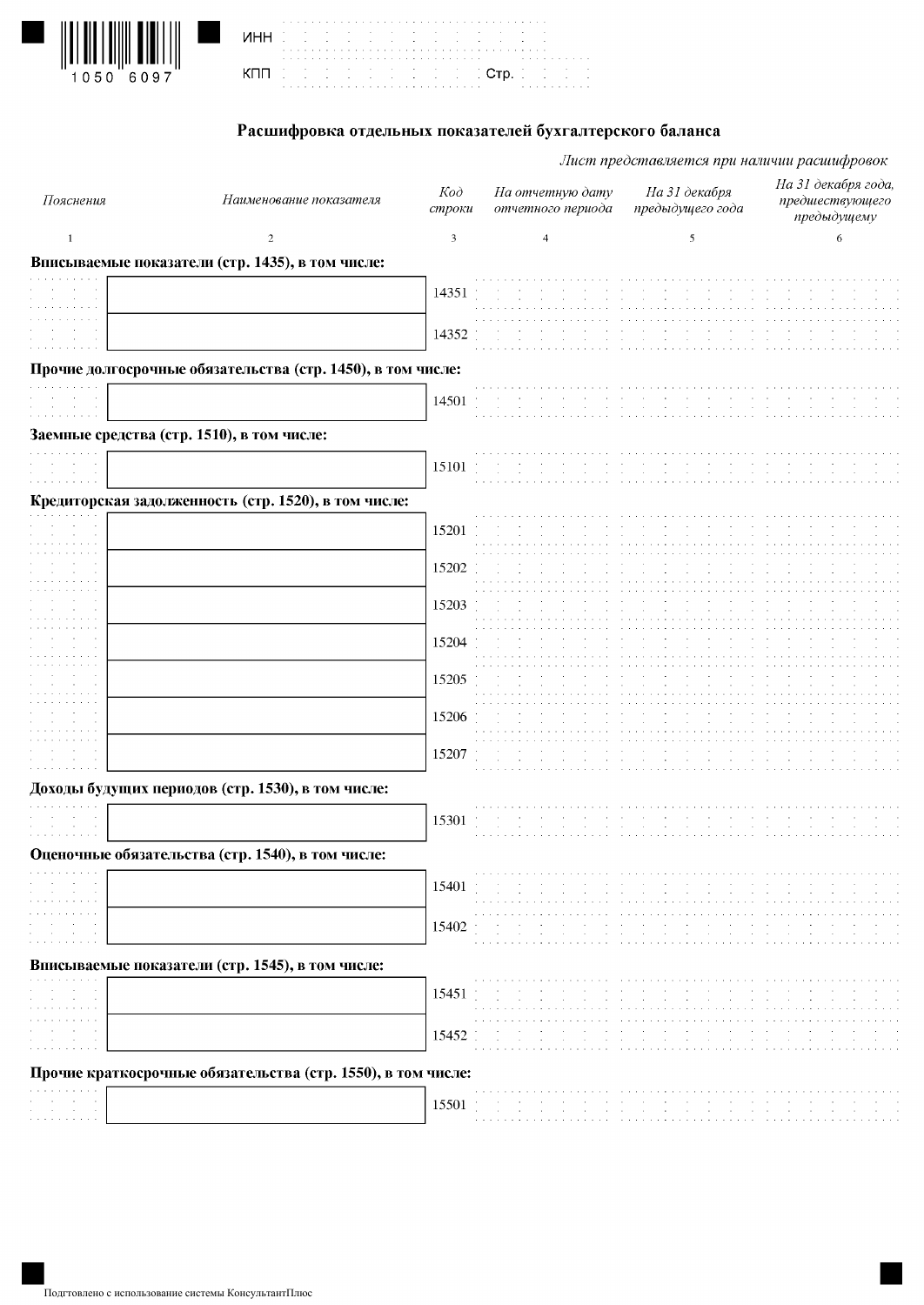

|     |  |   |  | í |
|-----|--|---|--|---|
| инн |  |   |  |   |
|     |  |   |  |   |
|     |  |   |  |   |
|     |  |   |  |   |
| кпп |  |   |  |   |
|     |  | ï |  |   |
|     |  |   |  |   |



#### Отчет о финансовых результатах

#### Форма по ОКУД 0710002

| Пояснения $^{\mathsf{\scriptscriptstyle I}}$ | Наименование                                    | $K$ od      | За отчетный год                                                                | За предыдущий год |
|----------------------------------------------|-------------------------------------------------|-------------|--------------------------------------------------------------------------------|-------------------|
| -1                                           | показателя<br>$\overline{c}$                    | строки<br>3 | 4                                                                              | 5                 |
|                                              |                                                 |             |                                                                                |                   |
|                                              | Выручка <sup>2</sup>                            | 2110        |                                                                                |                   |
|                                              |                                                 |             |                                                                                |                   |
|                                              | Себестоимость продаж                            | 2120        |                                                                                |                   |
|                                              |                                                 |             |                                                                                |                   |
|                                              | Валовая прибыль (убыток)                        | 2100        |                                                                                |                   |
|                                              |                                                 |             |                                                                                |                   |
|                                              | Коммерческие расходы                            | 2210        |                                                                                |                   |
|                                              |                                                 |             |                                                                                |                   |
|                                              | Управленческие расходы                          | 2220        |                                                                                |                   |
|                                              |                                                 |             |                                                                                |                   |
|                                              | Прибыль (убыток) от продаж                      | 2200        |                                                                                |                   |
|                                              |                                                 |             |                                                                                |                   |
|                                              | Доходы от участия в других организациях         |             |                                                                                |                   |
|                                              |                                                 | 2310        |                                                                                |                   |
|                                              |                                                 |             |                                                                                |                   |
|                                              | Проценты к получению                            | 2320        |                                                                                |                   |
|                                              |                                                 |             |                                                                                |                   |
|                                              | Проценты к уплате                               | 2330        |                                                                                |                   |
|                                              |                                                 |             |                                                                                |                   |
|                                              | Прочие доходы                                   | 2340        |                                                                                |                   |
|                                              |                                                 |             |                                                                                |                   |
|                                              | Прочие расходы                                  | 2350        |                                                                                |                   |
|                                              |                                                 |             |                                                                                |                   |
|                                              | Прибыль (убыток) до налогообложения             | 2300        |                                                                                |                   |
|                                              |                                                 |             |                                                                                |                   |
|                                              | Текущий налог на прибыль                        | 2410        |                                                                                |                   |
|                                              | в т.ч. постоянные налоговые                     |             |                                                                                |                   |
|                                              | обязательства (активы)                          | 2421        |                                                                                |                   |
|                                              |                                                 |             |                                                                                |                   |
|                                              | Изменение отложенных налоговых обязательств     | 2430        |                                                                                |                   |
|                                              |                                                 |             |                                                                                |                   |
|                                              | Изменение отложенных налоговых активов          | 2450        |                                                                                |                   |
|                                              |                                                 |             |                                                                                |                   |
|                                              | Прочее                                          | 2460        |                                                                                |                   |
|                                              |                                                 |             |                                                                                |                   |
|                                              | Чистая прибыль (убыток)                         | 2400        |                                                                                |                   |
|                                              |                                                 |             |                                                                                |                   |
|                                              | Результат от переоценки внеоборотных активов,   | 2510        |                                                                                |                   |
|                                              | не включаемый в чистую прибыль (убыток) периода |             |                                                                                |                   |
|                                              | Результат от прочих операций, не включаемый     | 2520        | $\sim$                                                                         |                   |
|                                              | в чистую прибыль (убыток) периода               |             |                                                                                |                   |
|                                              | 3<br>Совокупный финансовый результат периода    | 2500        |                                                                                |                   |
|                                              |                                                 |             | $\sim$<br>$\sim$<br>$\sim$<br>$\sim 100$<br>$\sim 10^{-1}$<br>$\sim$ 100 $\pm$ | $\sim$<br>$\sim$  |
|                                              | СПРАВОЧНО                                       |             |                                                                                |                   |
|                                              | Базовая прибыль (убыток) на акцию               | 2900        |                                                                                |                   |
|                                              |                                                 |             |                                                                                |                   |
|                                              | Разводненная прибыль (убыток) на акцию          | 2910        |                                                                                |                   |
|                                              |                                                 |             |                                                                                |                   |

#### Примечания

не включаемый в чистую прибыль (убыток) периода» и «Результат от прочих операций, не включаемый в чистую прибыль (убыток) периода».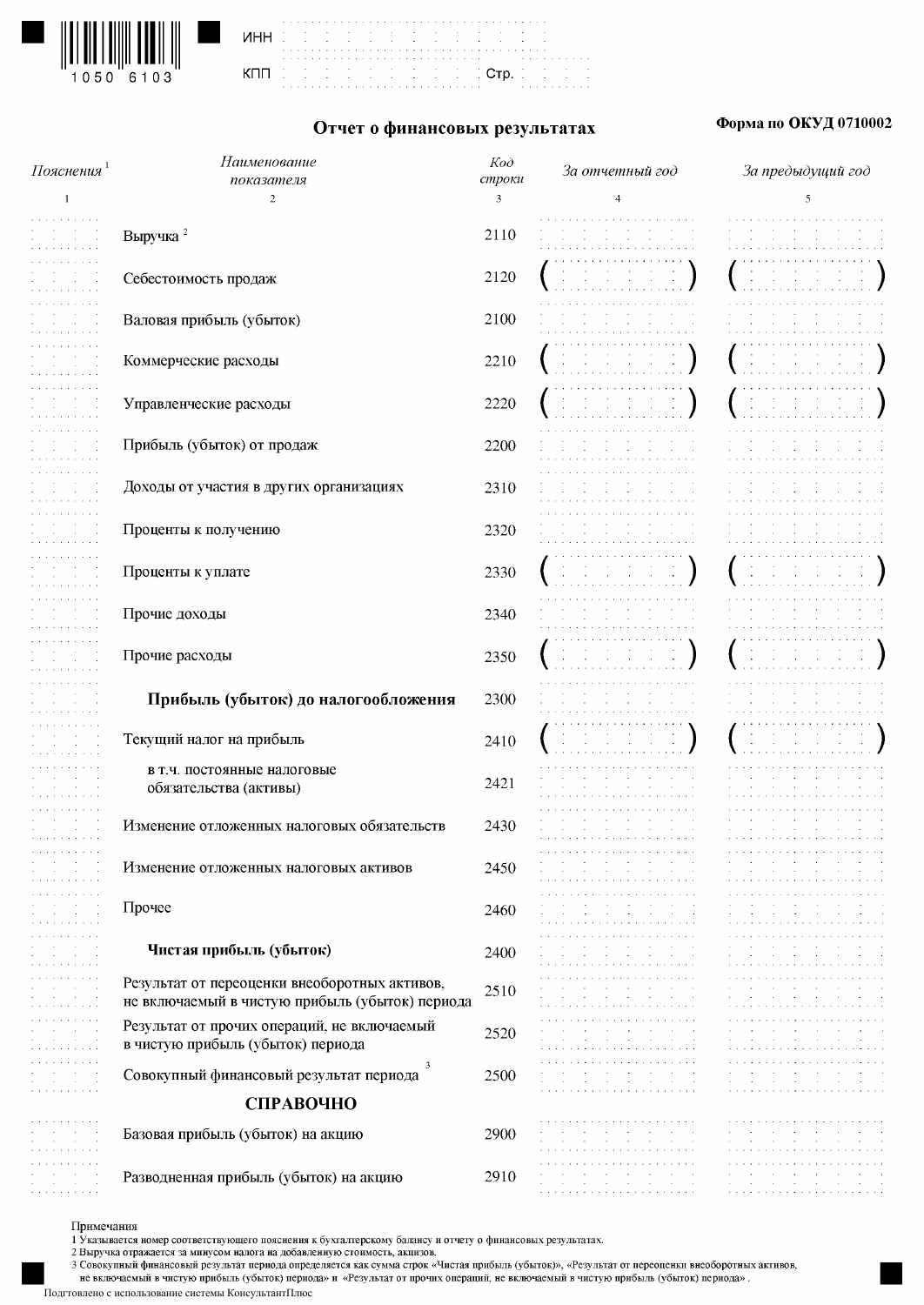

| инн | the contract of the contract of the contract of the contract of the contract of the contract of |  |  |  |  |  |  |  |  |  |                                                                 |  |  |  |  |        |  |  |  |  |  |  |  |
|-----|-------------------------------------------------------------------------------------------------|--|--|--|--|--|--|--|--|--|-----------------------------------------------------------------|--|--|--|--|--------|--|--|--|--|--|--|--|
|     | the contract of the contract of the contract of the contract of the contract of the contract of |  |  |  |  |  |  |  |  |  |                                                                 |  |  |  |  |        |  |  |  |  |  |  |  |
|     |                                                                                                 |  |  |  |  |  |  |  |  |  |                                                                 |  |  |  |  |        |  |  |  |  |  |  |  |
|     | the contract of the contract of the contract of the contract of the contract of                 |  |  |  |  |  |  |  |  |  | the control of the control of the control of the control of the |  |  |  |  | . Стр. |  |  |  |  |  |  |  |
|     |                                                                                                 |  |  |  |  |  |  |  |  |  |                                                                 |  |  |  |  |        |  |  |  |  |  |  |  |
|     |                                                                                                 |  |  |  |  |  |  |  |  |  |                                                                 |  |  |  |  |        |  |  |  |  |  |  |  |

## Расшифровка отдельных показателей отчета о финансовых результатах

| Пояснения                 | Наименование показателя                                           | $K$ od<br>строки | За отчетный год                                                                                                                                                                                                                                                                                                               | За предыдущий год        |
|---------------------------|-------------------------------------------------------------------|------------------|-------------------------------------------------------------------------------------------------------------------------------------------------------------------------------------------------------------------------------------------------------------------------------------------------------------------------------|--------------------------|
| -1                        | 2                                                                 | 3                | 4                                                                                                                                                                                                                                                                                                                             | 5                        |
|                           | Выручка (стр. 2110), в том числе:                                 |                  |                                                                                                                                                                                                                                                                                                                               |                          |
|                           |                                                                   | 21101            |                                                                                                                                                                                                                                                                                                                               |                          |
|                           |                                                                   |                  |                                                                                                                                                                                                                                                                                                                               |                          |
|                           |                                                                   | 21102            |                                                                                                                                                                                                                                                                                                                               |                          |
|                           | Себестоимость продаж (стр. 2120), в том числе:                    |                  |                                                                                                                                                                                                                                                                                                                               |                          |
|                           |                                                                   | 21201            |                                                                                                                                                                                                                                                                                                                               |                          |
|                           |                                                                   |                  |                                                                                                                                                                                                                                                                                                                               |                          |
|                           |                                                                   | 21202            | $\left(\begin{array}{cc} 0 & 0 & 0 \\ 0 & 0 & 0 \end{array}\right)$ ( )                                                                                                                                                                                                                                                       |                          |
|                           | Валовая прибыль (убыток) (стр. 2100), в том числе:                |                  |                                                                                                                                                                                                                                                                                                                               |                          |
|                           |                                                                   | 21001            |                                                                                                                                                                                                                                                                                                                               |                          |
|                           |                                                                   |                  |                                                                                                                                                                                                                                                                                                                               |                          |
|                           |                                                                   | 21002            |                                                                                                                                                                                                                                                                                                                               |                          |
|                           | Коммерческие расходы (стр. 2210), в том числе:                    |                  |                                                                                                                                                                                                                                                                                                                               |                          |
| .                         |                                                                   | 22101            |                                                                                                                                                                                                                                                                                                                               | energian (international) |
|                           |                                                                   |                  |                                                                                                                                                                                                                                                                                                                               |                          |
|                           | Управленческие расходы (стр. 2220), в том числе:                  |                  |                                                                                                                                                                                                                                                                                                                               |                          |
|                           |                                                                   | 22201            | $\left(\begin{array}{cc} 0 & 0 & 0 & 0 & 0 & 0 \\ 0 & 0 & 0 & 0 & 0 & 0 \\ 0 & 0 & 0 & 0 & 0 & 0 \\ 0 & 0 & 0 & 0 & 0 & 0 \\ 0 & 0 & 0 & 0 & 0 & 0 \\ 0 & 0 & 0 & 0 & 0 & 0 \\ 0 & 0 & 0 & 0 & 0 & 0 \\ 0 & 0 & 0 & 0 & 0 & 0 \\ 0 & 0 & 0 & 0 & 0 & 0 \\ 0 & 0 & 0 & 0 & 0 & 0 & 0 \\ 0 & 0 & 0 & 0 & 0 & 0 & 0 \\ 0 & 0 & $ |                          |
|                           | Прибыль (убыток) от продаж (стр. 2200), в том числе:              |                  |                                                                                                                                                                                                                                                                                                                               |                          |
|                           |                                                                   |                  |                                                                                                                                                                                                                                                                                                                               |                          |
|                           |                                                                   | 22001            |                                                                                                                                                                                                                                                                                                                               |                          |
|                           |                                                                   | 22002            |                                                                                                                                                                                                                                                                                                                               |                          |
|                           | Доходы от участия в других организациях (стр. 2310), в том числе: |                  |                                                                                                                                                                                                                                                                                                                               |                          |
|                           |                                                                   |                  |                                                                                                                                                                                                                                                                                                                               |                          |
|                           |                                                                   | 23101            |                                                                                                                                                                                                                                                                                                                               |                          |
|                           | Проценты к получению (стр. 2320), в том числе:                    |                  |                                                                                                                                                                                                                                                                                                                               |                          |
|                           |                                                                   | 23201            |                                                                                                                                                                                                                                                                                                                               |                          |
|                           |                                                                   |                  |                                                                                                                                                                                                                                                                                                                               |                          |
|                           | Проценты к уплате (стр. 2330), в том числе:                       |                  |                                                                                                                                                                                                                                                                                                                               |                          |
| $\sim 10^{-10}$ m $^{-1}$ |                                                                   | 23301            |                                                                                                                                                                                                                                                                                                                               |                          |
|                           | Прочие доходы (стр. 2340), в том числе:                           |                  |                                                                                                                                                                                                                                                                                                                               |                          |
|                           |                                                                   | 23401            |                                                                                                                                                                                                                                                                                                                               |                          |
|                           |                                                                   |                  |                                                                                                                                                                                                                                                                                                                               |                          |
|                           |                                                                   | 23402            |                                                                                                                                                                                                                                                                                                                               |                          |
|                           |                                                                   |                  |                                                                                                                                                                                                                                                                                                                               |                          |
|                           |                                                                   | 23403            |                                                                                                                                                                                                                                                                                                                               |                          |
|                           | Прочие расходы (стр. 2350), в том числе:                          |                  |                                                                                                                                                                                                                                                                                                                               |                          |
|                           |                                                                   | 23501            |                                                                                                                                                                                                                                                                                                                               |                          |
|                           |                                                                   |                  |                                                                                                                                                                                                                                                                                                                               |                          |
|                           |                                                                   | 23502            |                                                                                                                                                                                                                                                                                                                               |                          |
|                           |                                                                   | 23503            |                                                                                                                                                                                                                                                                                                                               |                          |
| and a series and          |                                                                   |                  |                                                                                                                                                                                                                                                                                                                               |                          |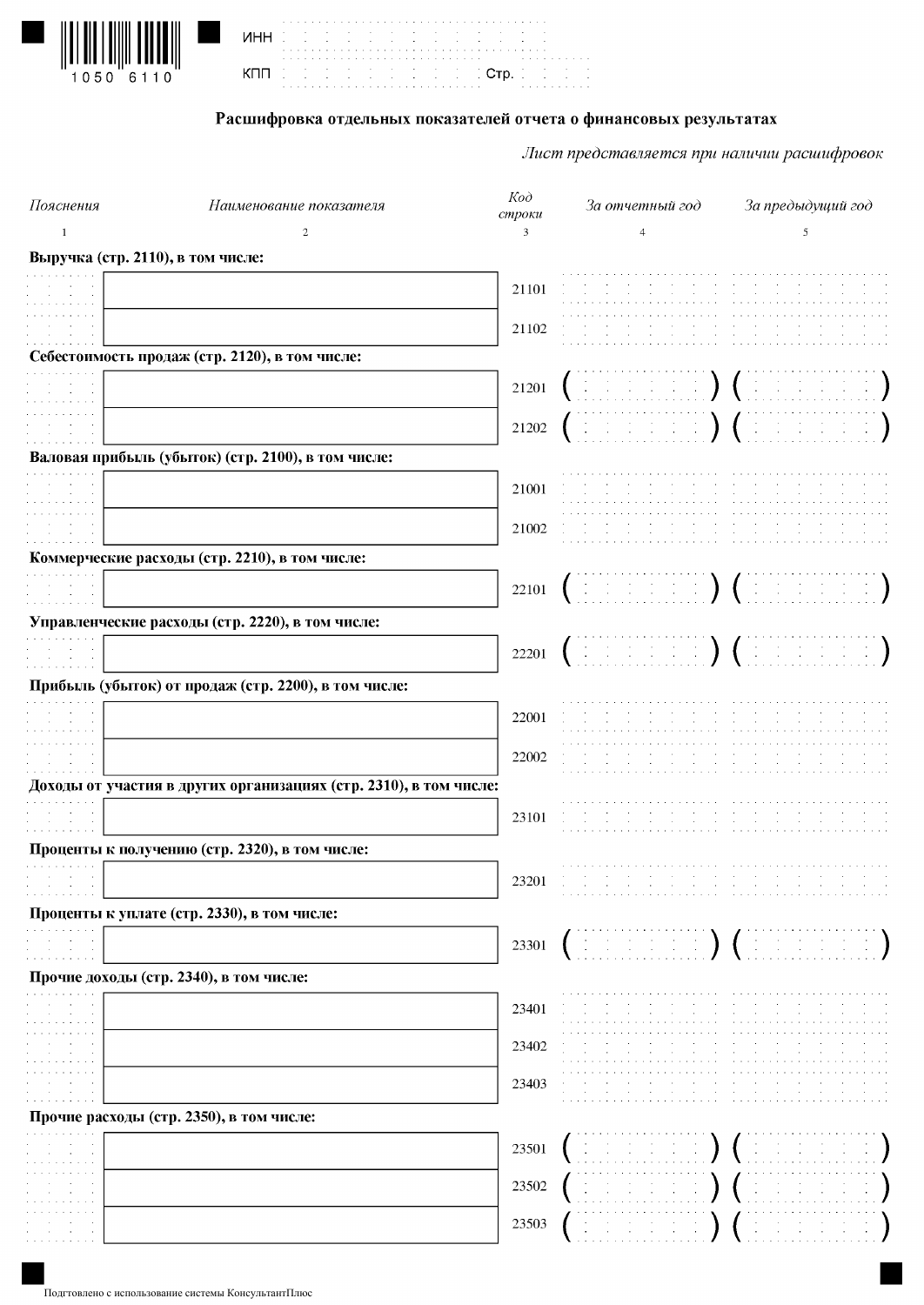|        |  | $\mathcal{L} \subset \mathcal{L} \subset \mathcal{L}$                                                                                                                                                                                                               |
|--------|--|---------------------------------------------------------------------------------------------------------------------------------------------------------------------------------------------------------------------------------------------------------------------|
|        |  |                                                                                                                                                                                                                                                                     |
| $\sim$ |  | المعامل المعامل المعامل المعامل المعامل المعامل المعامل المعامل المعامل المعامل المعامل المعامل المعامل المعام<br>وقد المعامل المعامل المعامل المعامل المعامل المعامل المعامل المعامل المعامل المعامل المعامل المعامل المعامل ال<br><b>SECOND DESCRIPTION COMP.</b> |

|| ||| | ||||||| ||||||||||<br>1050 6127

#### Расшифровка отдельных показателей отчета о финансовых результатах

ti<br>Li

| Пояснения                        | Наименование показателя                                                                                    | $K$ od<br>строки | За отчетный год | За предыдущий год |
|----------------------------------|------------------------------------------------------------------------------------------------------------|------------------|-----------------|-------------------|
| $\mathbf{1}$                     | 2                                                                                                          | 3                | $\overline{4}$  | 5                 |
|                                  | Прибыль (убыток) до налогообложения (стр. 2300), в том числе:                                              |                  |                 |                   |
| <b>Contract</b>                  |                                                                                                            | 23001            |                 |                   |
|                                  |                                                                                                            | 23002            |                 |                   |
|                                  | В том числе постоянные налоговые обязательства (активы) (стр. 2421), в том числе:                          |                  |                 |                   |
|                                  |                                                                                                            | 24211            |                 |                   |
|                                  | Изменение отложенных налоговых обязательств (стр. 2430), в том числе:                                      |                  |                 |                   |
| <b>Contractor</b>                |                                                                                                            | 24301            |                 |                   |
|                                  | Изменение отложенных налоговых активов (стр. 2450), в том числе:                                           |                  |                 |                   |
| and the control                  |                                                                                                            | 24501            |                 |                   |
| Прочее (стр. 2460), в том числе: |                                                                                                            |                  |                 |                   |
|                                  |                                                                                                            | 24601            |                 |                   |
|                                  |                                                                                                            | 24602            |                 |                   |
|                                  |                                                                                                            | 24603            |                 |                   |
| в том числе:                     | Результат от переоценки внеоборотных активов, не включаемый в чистую прибыль (убыток) периода (стр. 2510), |                  |                 |                   |
|                                  |                                                                                                            | 25101            |                 |                   |
|                                  | Результат от прочих операций, не включаемый в чистую прибыль (убыток) периода (стр. 2520), в том числе:    |                  |                 |                   |
|                                  |                                                                                                            | 25201            |                 |                   |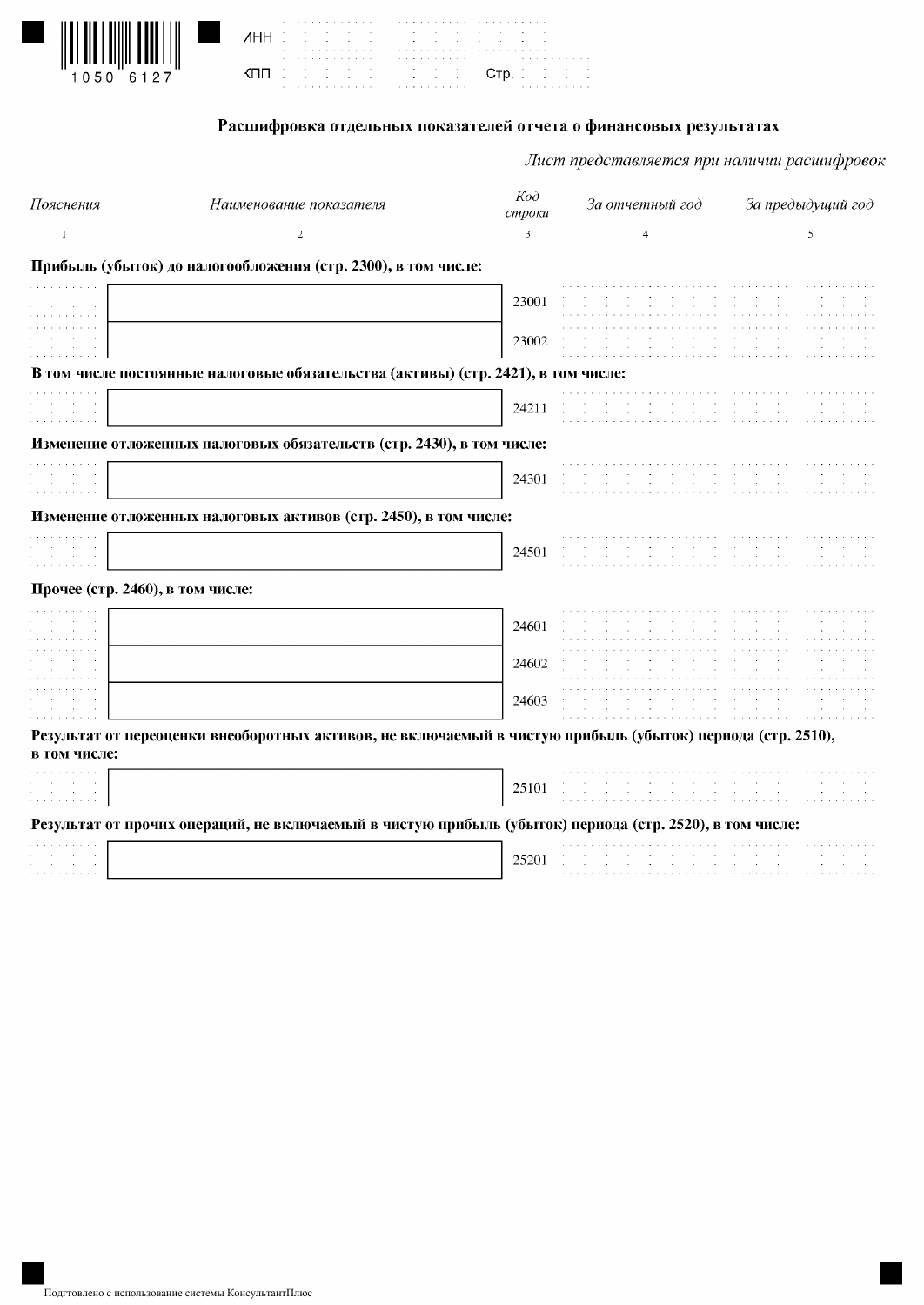| $\left\{ \left[ \left[ \begin{array}{ccc} 0 & 0 & 0 \\ 0 & 0 & 0 \\ 0 & 0 & 0 \\ 0 & 0 & 0 \\ 0 & 0 & 0 \\ 0 & 0 & 0 \\ 0 & 0 & 0 \\ 0 & 0 & 0 \\ 0 & 0 & 0 \\ 0 & 0 & 0 \\ 0 & 0 & 0 \\ 0 & 0 & 0 \\ 0 & 0 & 0 \\ 0 & 0 & 0 \\ 0 & 0 & 0 \\ 0 & 0 & 0 & 0 \\ 0 & 0 & 0 & 0 \\ 0 & 0 & 0 & 0 \\ 0 & 0 & 0 & 0 \\ 0 & 0 & 0 & 0 \\ 0 & 0 & 0$ |
|----------------------------------------------------------------------------------------------------------------------------------------------------------------------------------------------------------------------------------------------------------------------------------------------------------------------------------------------|
| 1050 6134                                                                                                                                                                                                                                                                                                                                    |

|            | ٠  |  |   |  |    |  |   |  |   |  |  |
|------------|----|--|---|--|----|--|---|--|---|--|--|
|            | ٠  |  | ٠ |  | ٠  |  | ٠ |  | ٠ |  |  |
| <b>NHH</b> | ٠  |  | ٠ |  | ×, |  | ٠ |  | ٠ |  |  |
|            |    |  |   |  |    |  |   |  |   |  |  |
|            |    |  |   |  |    |  |   |  |   |  |  |
| KNN        |    |  | ł |  | ٠  |  | ٠ |  | ٠ |  |  |
|            | í  |  | ï |  | ×  |  | ٠ |  | ٠ |  |  |
|            | 14 |  |   |  |    |  |   |  |   |  |  |

## Отчет об изменениях капитала

a a shekarar a sa  $CTP$ .

 $\frac{1}{2}$  $\frac{1}{2}$ 

# Форма по ОКУД 0710003

### 1. Движение капитала

| Уставный<br>капитал                                                      | Собственные акции,<br>выкупленные<br>у акционеров                                              | Добавочный капитал                                                                                                                                                               | Резервный капитал                                                            | Нераспределенная<br>прибыль (непокрытый<br>убыток)                                                 | Итого                                                                                                 |
|--------------------------------------------------------------------------|------------------------------------------------------------------------------------------------|----------------------------------------------------------------------------------------------------------------------------------------------------------------------------------|------------------------------------------------------------------------------|----------------------------------------------------------------------------------------------------|-------------------------------------------------------------------------------------------------------|
| $\mathbf{1}$                                                             | 2                                                                                              | 3                                                                                                                                                                                | $\overline{4}$                                                               | 5                                                                                                  | 6                                                                                                     |
| Величина капитала на 31 декабря года, предшествующего предыдущему (3100) |                                                                                                |                                                                                                                                                                                  |                                                                              |                                                                                                    |                                                                                                       |
|                                                                          | $\mathbb{E} \left[ \begin{array}{ccc} 1 & 1 & 1 \ 1 & 1 & 1 \end{array} \right)$ is a function |                                                                                                                                                                                  |                                                                              |                                                                                                    |                                                                                                       |
|                                                                          |                                                                                                | (ПРЕДЫДУЩИЙ ГОД)                                                                                                                                                                 |                                                                              |                                                                                                    |                                                                                                       |
| Увеличение капитала - всего: (3210)                                      |                                                                                                |                                                                                                                                                                                  |                                                                              |                                                                                                    |                                                                                                       |
|                                                                          |                                                                                                |                                                                                                                                                                                  |                                                                              |                                                                                                    |                                                                                                       |
| в том числе:<br>чистая прибыль (3211)                                    |                                                                                                |                                                                                                                                                                                  |                                                                              |                                                                                                    |                                                                                                       |
| переоценка имущества (3212)                                              |                                                                                                |                                                                                                                                                                                  |                                                                              |                                                                                                    |                                                                                                       |
| доходы, относящиеся непосредственно<br>на увеличение капитала (3213)     |                                                                                                | $\sim 100$<br><b>Contract Contract</b>                                                                                                                                           |                                                                              |                                                                                                    |                                                                                                       |
| дополнительный выпуск акций (3214)                                       |                                                                                                |                                                                                                                                                                                  |                                                                              |                                                                                                    |                                                                                                       |
|                                                                          |                                                                                                |                                                                                                                                                                                  |                                                                              |                                                                                                    |                                                                                                       |
| увеличение номинальной стоимости акций (3215)                            |                                                                                                |                                                                                                                                                                                  |                                                                              |                                                                                                    |                                                                                                       |
|                                                                          |                                                                                                |                                                                                                                                                                                  |                                                                              |                                                                                                    |                                                                                                       |
| реорганизация юридического лица (3216)                                   |                                                                                                |                                                                                                                                                                                  |                                                                              |                                                                                                    |                                                                                                       |
|                                                                          |                                                                                                |                                                                                                                                                                                  |                                                                              |                                                                                                    |                                                                                                       |
| Уменьшение капитала – всего: (3220)                                      |                                                                                                |                                                                                                                                                                                  |                                                                              |                                                                                                    |                                                                                                       |
| $\mathbb{C}^{\times}$ ) for $\mathbb{C}^{\times}$                        |                                                                                                | where $\left(\begin{array}{cc} 0 & 0 & 0 \end{array}\right)$ ( $\left(\begin{array}{cc} 0 & 0 & 0 \end{array}\right)$ ) ( $\left(\begin{array}{cc} 0 & 0 & 0 \end{array}\right)$ |                                                                              |                                                                                                    | $\mathbb{C}^n$ in the $\mathbb{C}^n$ of $\mathbb{C}^n$                                                |
| в том числе:<br>убыток (3221)                                            |                                                                                                |                                                                                                                                                                                  |                                                                              | $\mathbb{R}^n$ is a set $\mathbb{R}^n$ of $\mathbb{R}^n$                                           |                                                                                                       |
| переоценка имущества (3222)                                              |                                                                                                | the control of the control of<br>and the contract of the                                                                                                                         |                                                                              | the contract of the contract of the                                                                | $\mathcal{M}$ is a set of the set of $\mathcal{M}$<br>the control of the control of the               |
| расходы, относящиеся непосредственно<br>на уменьшение капитала (3223)    |                                                                                                |                                                                                                                                                                                  |                                                                              |                                                                                                    | (1, 1, 1, 1, 1, 1, 1)                                                                                 |
| уменьшение номинальной стоимости акций (3224)                            |                                                                                                |                                                                                                                                                                                  |                                                                              |                                                                                                    |                                                                                                       |
| $\mathcal{L}(\mathcal{A})$ , $\mathcal{L}(\mathcal{A})$ ,                |                                                                                                |                                                                                                                                                                                  |                                                                              | $\mathcal{A}(\mathcal{A})$ , and $\mathcal{A}(\mathcal{A})$ , and $\mathcal{A}(\mathcal{A})$ , and | $\mathcal{A} \subset \mathcal{A} \subset \mathcal{A} \subset \mathcal{A}$                             |
| уменьшение количества акций (3225)                                       |                                                                                                |                                                                                                                                                                                  |                                                                              |                                                                                                    |                                                                                                       |
|                                                                          |                                                                                                | <u> Handel (Bandel Handel Handel)</u>                                                                                                                                            |                                                                              |                                                                                                    | did did did (did did did )                                                                            |
| реорганизация юридического лица (3226)                                   |                                                                                                |                                                                                                                                                                                  |                                                                              |                                                                                                    |                                                                                                       |
|                                                                          |                                                                                                | <b>Service State</b><br><b>Contract</b>                                                                                                                                          | <b>Service</b><br>$\sim 10^{11}$ m $^{-1}$<br>$\sim$<br>$\sim$<br>$\sim 100$ | contract the contract of<br><b>Service</b><br>$\sim$<br>$\sim$                                     | $\begin{bmatrix} 1 & 1 & 1 \\ 1 & 1 & 1 \end{bmatrix} = \begin{bmatrix} 1 & 1 \\ 1 & 1 \end{bmatrix}$ |
| дивиденды (3227)                                                         |                                                                                                |                                                                                                                                                                                  |                                                                              | $($ and $($ and $($ $)$ $($                                                                        |                                                                                                       |
| Изменение добавочного капитала (3230)                                    |                                                                                                | $\sim$<br>$\sim$<br>$\sim 100$                                                                                                                                                   |                                                                              | <b>Contractor</b><br>$\sim 100$ km s $^{-1}$<br>$\sim$<br>$\sim 10^{-1}$<br>$\sim 100$             |                                                                                                       |
| Изменение резервного капитала (3240)                                     |                                                                                                |                                                                                                                                                                                  |                                                                              |                                                                                                    |                                                                                                       |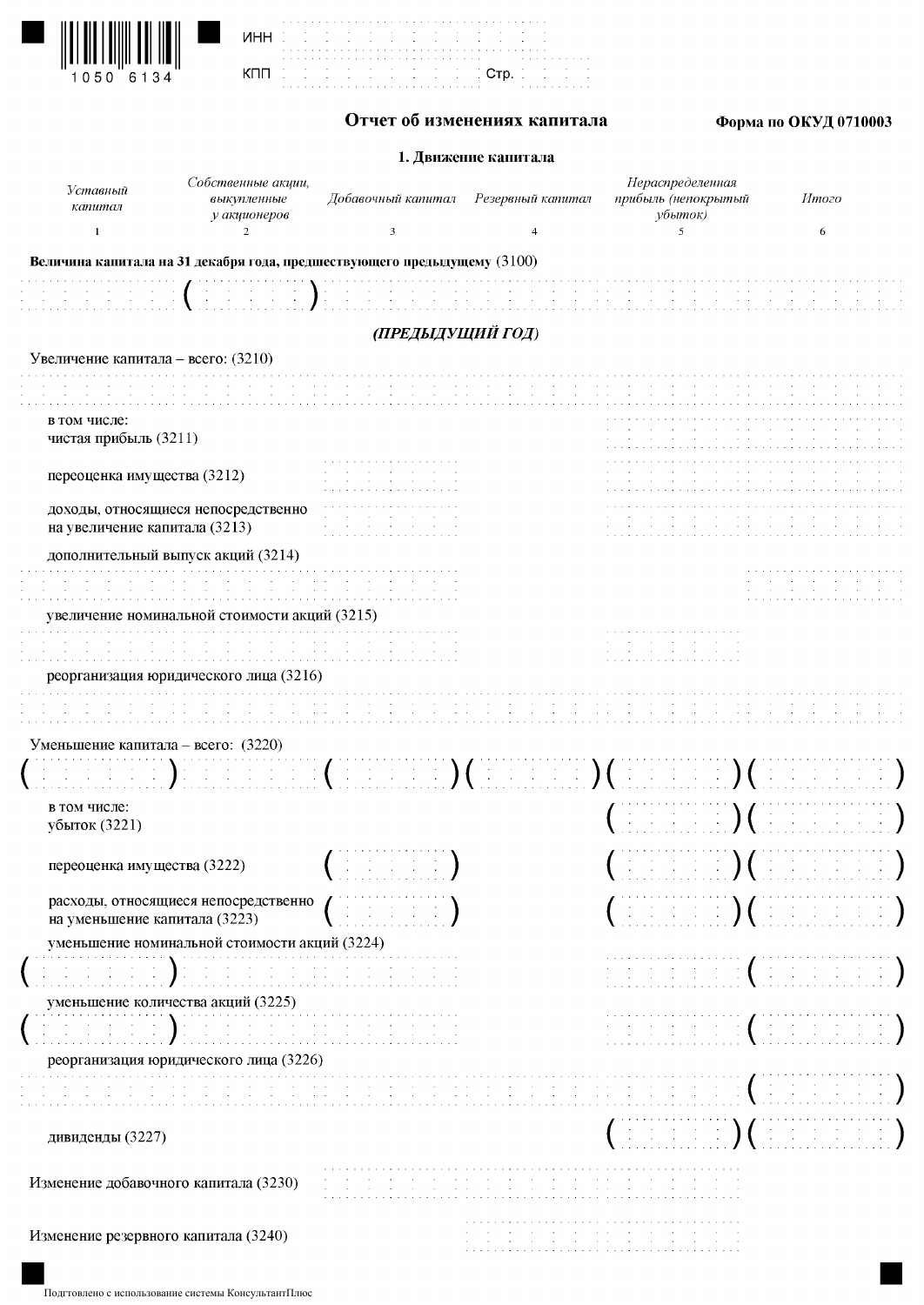| Уставный                                                                                                               | Собственные акции,                            |                                                                                                                                                                                                                                    |                                   | Нераспределенная                                                                                                                                                                             | Итого                                                                                                                                                                                                                                                                                                                                                                                                                                                              |
|------------------------------------------------------------------------------------------------------------------------|-----------------------------------------------|------------------------------------------------------------------------------------------------------------------------------------------------------------------------------------------------------------------------------------|-----------------------------------|----------------------------------------------------------------------------------------------------------------------------------------------------------------------------------------------|--------------------------------------------------------------------------------------------------------------------------------------------------------------------------------------------------------------------------------------------------------------------------------------------------------------------------------------------------------------------------------------------------------------------------------------------------------------------|
| капитал                                                                                                                | выкупленные<br>у акционеров                   | Добавочный капитал Резервный капитал                                                                                                                                                                                               |                                   | прибыль (непокрытый<br>убыток)                                                                                                                                                               |                                                                                                                                                                                                                                                                                                                                                                                                                                                                    |
| $\mathbf{1}$                                                                                                           | $\overline{2}$                                | 3                                                                                                                                                                                                                                  |                                   | 5                                                                                                                                                                                            | 6                                                                                                                                                                                                                                                                                                                                                                                                                                                                  |
| Величина капитала на 31 декабря предыдущего года (3200)                                                                |                                               |                                                                                                                                                                                                                                    |                                   |                                                                                                                                                                                              |                                                                                                                                                                                                                                                                                                                                                                                                                                                                    |
|                                                                                                                        | $\frac{1}{2}$ , $\frac{1}{2}$ , $\frac{1}{2}$ | <b>Service State</b>                                                                                                                                                                                                               |                                   |                                                                                                                                                                                              |                                                                                                                                                                                                                                                                                                                                                                                                                                                                    |
|                                                                                                                        |                                               | (ОТЧЕТНЫЙ ГОД)                                                                                                                                                                                                                     |                                   |                                                                                                                                                                                              |                                                                                                                                                                                                                                                                                                                                                                                                                                                                    |
| Увеличение капитала – всего: $(3310)$                                                                                  |                                               |                                                                                                                                                                                                                                    |                                   |                                                                                                                                                                                              |                                                                                                                                                                                                                                                                                                                                                                                                                                                                    |
|                                                                                                                        |                                               |                                                                                                                                                                                                                                    |                                   |                                                                                                                                                                                              |                                                                                                                                                                                                                                                                                                                                                                                                                                                                    |
| в том числе:                                                                                                           |                                               |                                                                                                                                                                                                                                    |                                   |                                                                                                                                                                                              |                                                                                                                                                                                                                                                                                                                                                                                                                                                                    |
| чистая прибыль (3311)                                                                                                  |                                               |                                                                                                                                                                                                                                    |                                   |                                                                                                                                                                                              |                                                                                                                                                                                                                                                                                                                                                                                                                                                                    |
| переоценка имущества (3312)                                                                                            |                                               |                                                                                                                                                                                                                                    |                                   |                                                                                                                                                                                              |                                                                                                                                                                                                                                                                                                                                                                                                                                                                    |
| доходы, относящиеся непосредственно                                                                                    |                                               | and the state of the                                                                                                                                                                                                               |                                   |                                                                                                                                                                                              |                                                                                                                                                                                                                                                                                                                                                                                                                                                                    |
| на увеличение капитала (3313)                                                                                          |                                               |                                                                                                                                                                                                                                    |                                   |                                                                                                                                                                                              |                                                                                                                                                                                                                                                                                                                                                                                                                                                                    |
| дополнительный выпуск акций (3314)                                                                                     |                                               |                                                                                                                                                                                                                                    |                                   |                                                                                                                                                                                              |                                                                                                                                                                                                                                                                                                                                                                                                                                                                    |
|                                                                                                                        |                                               |                                                                                                                                                                                                                                    |                                   |                                                                                                                                                                                              |                                                                                                                                                                                                                                                                                                                                                                                                                                                                    |
| увеличение номинальной стоимости акций (3315)                                                                          |                                               |                                                                                                                                                                                                                                    |                                   |                                                                                                                                                                                              |                                                                                                                                                                                                                                                                                                                                                                                                                                                                    |
|                                                                                                                        |                                               |                                                                                                                                                                                                                                    |                                   |                                                                                                                                                                                              |                                                                                                                                                                                                                                                                                                                                                                                                                                                                    |
|                                                                                                                        |                                               |                                                                                                                                                                                                                                    |                                   |                                                                                                                                                                                              |                                                                                                                                                                                                                                                                                                                                                                                                                                                                    |
|                                                                                                                        |                                               |                                                                                                                                                                                                                                    |                                   |                                                                                                                                                                                              |                                                                                                                                                                                                                                                                                                                                                                                                                                                                    |
| реорганизация юридического лица (3316)                                                                                 |                                               |                                                                                                                                                                                                                                    |                                   |                                                                                                                                                                                              |                                                                                                                                                                                                                                                                                                                                                                                                                                                                    |
|                                                                                                                        |                                               |                                                                                                                                                                                                                                    |                                   |                                                                                                                                                                                              |                                                                                                                                                                                                                                                                                                                                                                                                                                                                    |
| Уменьшение капитала - всего: (3320)                                                                                    |                                               |                                                                                                                                                                                                                                    |                                   |                                                                                                                                                                                              |                                                                                                                                                                                                                                                                                                                                                                                                                                                                    |
|                                                                                                                        |                                               |                                                                                                                                                                                                                                    |                                   |                                                                                                                                                                                              |                                                                                                                                                                                                                                                                                                                                                                                                                                                                    |
|                                                                                                                        |                                               |                                                                                                                                                                                                                                    |                                   |                                                                                                                                                                                              |                                                                                                                                                                                                                                                                                                                                                                                                                                                                    |
|                                                                                                                        |                                               |                                                                                                                                                                                                                                    |                                   | - 1990年 - 1990年 - 1990年 - 1990年 - 1990年 - 1990年 - 1990年 - 1990年 - 1990年 - 1990年 - 1990年 - 1990年 - 1<br>1990年 - 1990年 - 1990年 - 1990年 - 1990年 - 1990年 - 1990年 - 1990年 - 1990年 - 1990年 - 1990年 |                                                                                                                                                                                                                                                                                                                                                                                                                                                                    |
| в том числе:<br>убыток (3321)<br>переоценка имущества (3322)                                                           |                                               |                                                                                                                                                                                                                                    |                                   | $\mathcal{L} \subset \mathcal{L}$ , $\mathcal{L}$                                                                                                                                            | $\label{eq:3.1} \begin{array}{ll} \mathbb{E}[\mathbb{E}[\mathbb{E}[\mathbb{E}[\mathbb{E}[\mathbb{E}[\mathbb{E}[\mathbb{E}[\mathbb{E}[\mathbb{E}[\mathbb{E}[\mathbb{E}[\mathbb{E}[\mathbb{E}[\mathbb{E}[\mathbb{E}[\mathbb{E}[\mathbb{E}[\mathbb{E}[\mathbb{E}[\mathbb{E}[\mathbb{E}[\mathbb{E}[\mathbb{E}[\mathbb{E}[\mathbb{E}[\mathbb{E}[\mathbb{E}[\mathbb{E}[\mathbb{E}[\mathbb{E}[\mathbb{E}[\mathbb{E}[\mathbb{E}$<br>$\big)$ ( in the set of $\mathbb{R}^n$ |
|                                                                                                                        |                                               |                                                                                                                                                                                                                                    |                                   |                                                                                                                                                                                              |                                                                                                                                                                                                                                                                                                                                                                                                                                                                    |
|                                                                                                                        |                                               | $\mathcal{I}=\mathcal{I}=\mathcal{I}=\mathcal{I}=\mathcal{I}$                                                                                                                                                                      |                                   | , in the form $\bigcup$ ( in the form in the following                                                                                                                                       |                                                                                                                                                                                                                                                                                                                                                                                                                                                                    |
| расходы, относящиеся непосредственно<br>на уменьшение капитала (3323)<br>уменьшение номинальной стоимости акций (3324) |                                               |                                                                                                                                                                                                                                    |                                   |                                                                                                                                                                                              |                                                                                                                                                                                                                                                                                                                                                                                                                                                                    |
|                                                                                                                        |                                               | 111<br>1111 - Paul II (1111 - 1111 - 1111 - 1111 - 1111 - 1111 - 1111 - 1111 - 1111 - 1111 - 1111 - 1111 - 1111 -<br>1111 - 1111 - 1111 - 1111 - 1111 - 1111 - 1111 - 1111 - 1111 - 1111 - 1111 - 1111 - 1111 - 1111 - 1111 - 1111 |                                   | distribution (in distribution)                                                                                                                                                               |                                                                                                                                                                                                                                                                                                                                                                                                                                                                    |
|                                                                                                                        |                                               |                                                                                                                                                                                                                                    |                                   |                                                                                                                                                                                              |                                                                                                                                                                                                                                                                                                                                                                                                                                                                    |
|                                                                                                                        |                                               |                                                                                                                                                                                                                                    |                                   |                                                                                                                                                                                              |                                                                                                                                                                                                                                                                                                                                                                                                                                                                    |
| уменьшение количества акций (3325)<br>реорганизация юридического лица (3326)                                           |                                               |                                                                                                                                                                                                                                    |                                   |                                                                                                                                                                                              |                                                                                                                                                                                                                                                                                                                                                                                                                                                                    |
|                                                                                                                        |                                               | the contract of the contract of the contract of the contract of the contract of the contract of the<br>and the company<br><b>Contract Contract</b>                                                                                 | the control of the control of the | and the company of the                                                                                                                                                                       | $\mathcal{A} \subset \mathcal{X} \subset \mathcal{X}$                                                                                                                                                                                                                                                                                                                                                                                                              |
|                                                                                                                        |                                               |                                                                                                                                                                                                                                    |                                   |                                                                                                                                                                                              |                                                                                                                                                                                                                                                                                                                                                                                                                                                                    |
| дивиденды (3327)                                                                                                       |                                               |                                                                                                                                                                                                                                    |                                   | $\left(\begin{array}{cc} 0 & 0 & 0 & 0 & 0 \end{array}\right)$ ( $\left(\begin{array}{cc} 0 & 0 & 0 & 0 \end{array}\right)$ ) and $\left(\begin{array}{cc} 0 & 0 & 0 \end{array}\right)$     |                                                                                                                                                                                                                                                                                                                                                                                                                                                                    |
| Изменение добавочного капитала (3330)                                                                                  |                                               |                                                                                                                                                                                                                                    |                                   | the control of the control of the                                                                                                                                                            |                                                                                                                                                                                                                                                                                                                                                                                                                                                                    |
| Изменение резервного капитала (3340)                                                                                   |                                               |                                                                                                                                                                                                                                    |                                   |                                                                                                                                                                                              |                                                                                                                                                                                                                                                                                                                                                                                                                                                                    |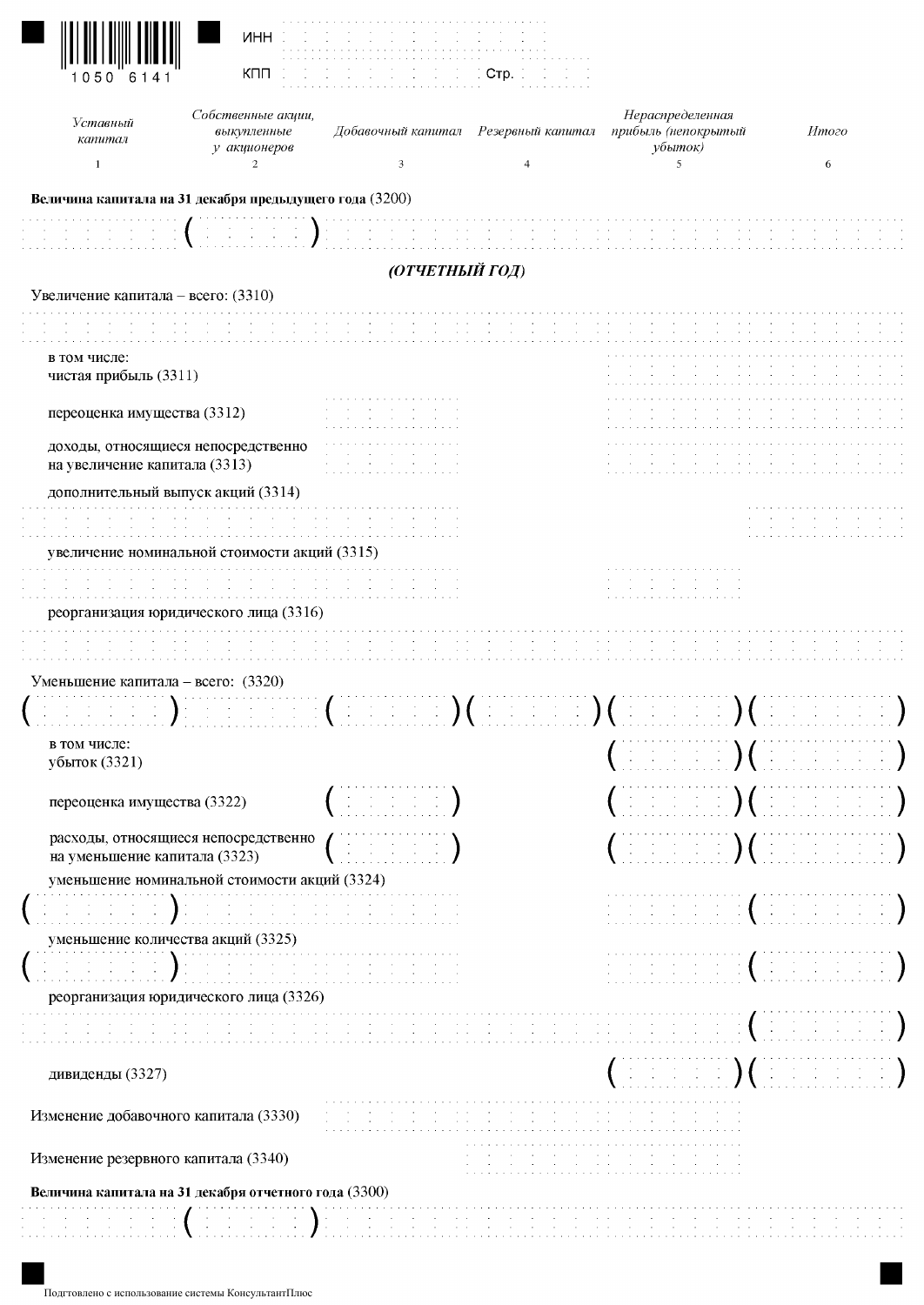

|  |  |  | the contract of the contract of the contract of the contract of the contract of the contract of<br><b>NHH</b> (2012) (1913) (1914) (1914) (1914) (1914)                   |  |  |
|--|--|--|---------------------------------------------------------------------------------------------------------------------------------------------------------------------------|--|--|
|  |  |  | a caracterization and contract and contract and contract of the contract of the contract of the contract of the<br>KOD DE DE DE DE DE DE DE DE <mark>CTP.</mark> DE DE DE |  |  |

#### 2. Корректировка в связи с изменением учетной политики и исправлением ошибок

|                                                  |                           |                                                                             |                                    | Изменение капитала за предыдущий год |                                   |
|--------------------------------------------------|---------------------------|-----------------------------------------------------------------------------|------------------------------------|--------------------------------------|-----------------------------------|
| Наименование<br>показателя                       | Ko <sub>d</sub><br>строки | На 31 декабря года,<br>предшествующего<br>предыдущему                       | за счет чистой прибыли<br>(убытка) | за счет иных<br>факторов             | На 31 декабря<br>предыдущего года |
| $\mathbf{1}$                                     | $\sqrt{2}$                | $\overline{\mathbf{3}}$                                                     | $\overline{4}$                     | 5                                    | 6                                 |
| Капитал - всего:                                 |                           |                                                                             |                                    |                                      |                                   |
| до корректировок                                 | 3400                      | $\sim$                                                                      |                                    |                                      |                                   |
| корректировка в связи с:                         |                           |                                                                             |                                    |                                      |                                   |
| изменением учетной<br>политики                   | 3410                      | $\sim$                                                                      |                                    |                                      |                                   |
| исправлением ошибок                              | 3420                      |                                                                             |                                    |                                      |                                   |
| после корректировок                              | 3500                      |                                                                             |                                    |                                      |                                   |
| в том числе:                                     |                           |                                                                             |                                    |                                      |                                   |
| нераспределенная прибыль<br>(непокрытый убыток): |                           |                                                                             |                                    |                                      |                                   |
| до корректировок                                 | 3401                      | $\mathcal{A}(\mathcal{A})$ and $\mathcal{A}(\mathcal{A})$<br>$\sim 10^{-1}$ |                                    |                                      |                                   |
| корректировка в связи с:                         |                           |                                                                             |                                    |                                      |                                   |
| изменением учетной<br>политики                   | 3411                      |                                                                             |                                    |                                      |                                   |
| исправлением ошибок                              | 3421                      |                                                                             |                                    |                                      |                                   |
| после корректировок                              | 3501                      |                                                                             |                                    |                                      |                                   |
| по другим статьям капитала:                      |                           |                                                                             |                                    |                                      |                                   |
| до корректировок                                 | 3402                      |                                                                             |                                    |                                      |                                   |
| корректировка в связи с:                         |                           |                                                                             |                                    |                                      |                                   |
| изменением учетной<br>политики                   | 3412                      |                                                                             |                                    |                                      |                                   |
| исправлением ошибок                              | 3422                      |                                                                             |                                    |                                      |                                   |
| после корректировок                              | 3502                      |                                                                             |                                    |                                      |                                   |

#### 3. Чистые активы

| тние<br>показателя | Код<br>строки | Ha 31<br>декабря<br>отчетного года   | Ha 31<br>декабря<br>предыдушего года                                                                                      | гооа. |  |  |  |  |  |  |  |
|--------------------|---------------|--------------------------------------|---------------------------------------------------------------------------------------------------------------------------|-------|--|--|--|--|--|--|--|
|                    |               |                                      |                                                                                                                           |       |  |  |  |  |  |  |  |
|                    | 3600          | the contract of the contract of<br>. | the committee of the committee of<br>the contract of the contract of the<br>the contract of the contract of the<br>$\sim$ |       |  |  |  |  |  |  |  |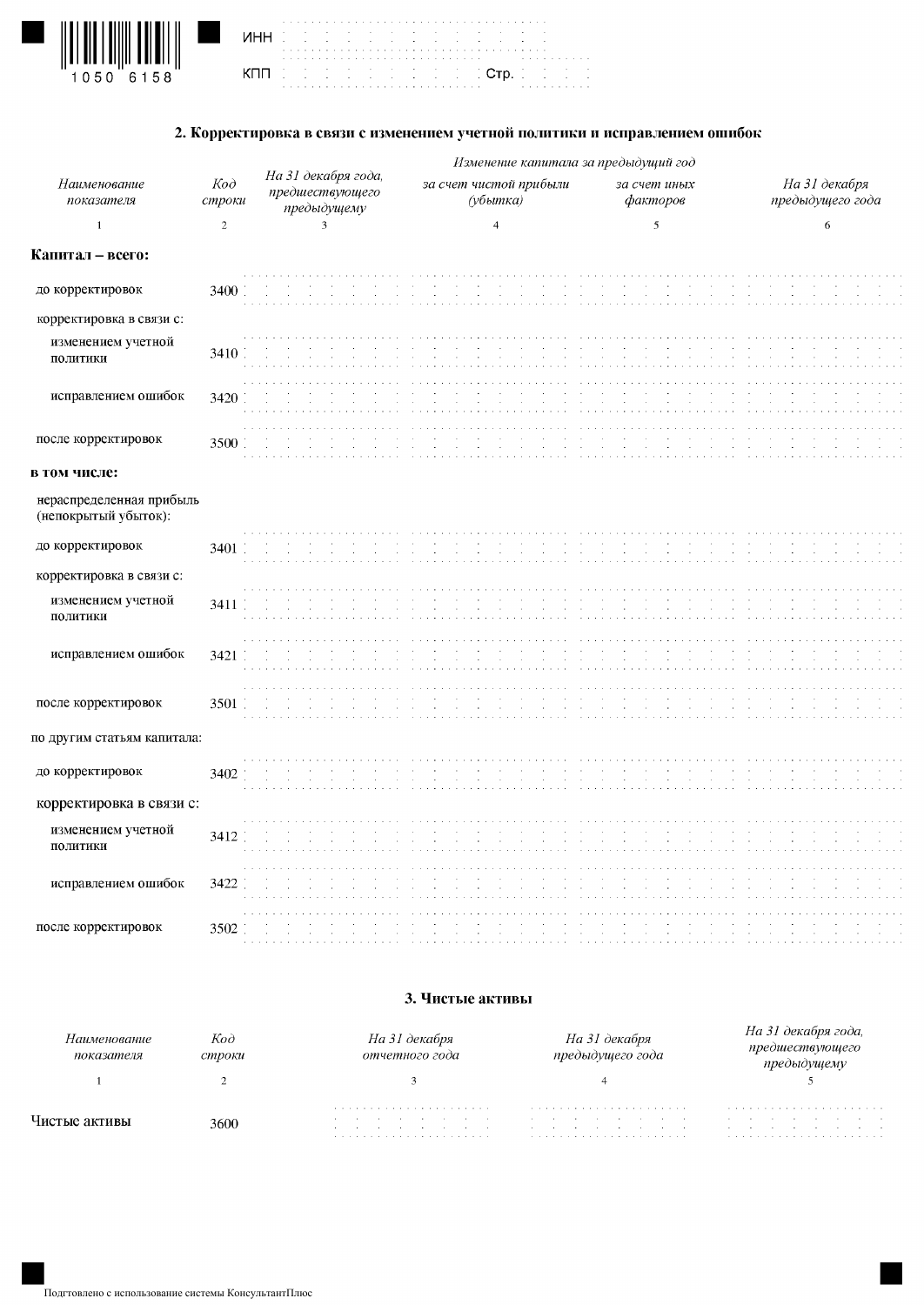| 1050 | 6165 |
|------|------|

| <b>NHH</b> (2012) 1913 1914 1925 1926 1927 |                                                    |  |  | the contract of the contract of the contract of the contract of the contract of the contract of |  |  |  |  |  |  |  |  |  |  |  |  |  |  |  |  |  |   |  |
|--------------------------------------------|----------------------------------------------------|--|--|-------------------------------------------------------------------------------------------------|--|--|--|--|--|--|--|--|--|--|--|--|--|--|--|--|--|---|--|
|                                            | de de de de de de de de di <b>orp</b> . De de de d |  |  |                                                                                                 |  |  |  |  |  |  |  |  |  |  |  |  |  |  |  |  |  | . |  |

#### Расшифровка отдельных показателей отчета об изменениях капитала

|                     |                                                   |                                      | Лист представляется при наличии расшифровок        |       |       |
|---------------------|---------------------------------------------------|--------------------------------------|----------------------------------------------------|-------|-------|
| Уставный<br>капитал | Собственные акции,<br>выкупленные<br>у акционеров | Добавочный капитал Резервный капитал | Нераспределенная<br>прибыль (непокрытый<br>убыток) | Итого |       |
|                     | 2                                                 | 3                                    | 5                                                  | 6     |       |
|                     | Вписываемые показатели (стр. 3217), в том числе:  |                                      |                                                    |       |       |
|                     |                                                   |                                      |                                                    |       | 32171 |
|                     |                                                   |                                      |                                                    |       |       |
|                     |                                                   |                                      |                                                    |       |       |
|                     |                                                   |                                      |                                                    |       | 32172 |
|                     |                                                   |                                      |                                                    |       |       |
|                     |                                                   |                                      |                                                    |       |       |
|                     |                                                   |                                      |                                                    |       |       |
|                     | Вписываемые показатели (стр. 3245), в том числе:  |                                      |                                                    |       |       |
|                     |                                                   |                                      |                                                    |       | 32451 |

Вписываемые показатели (стр. 3317), в том числе:

#### Вписываемые показатели (стр. 3345), в том числе: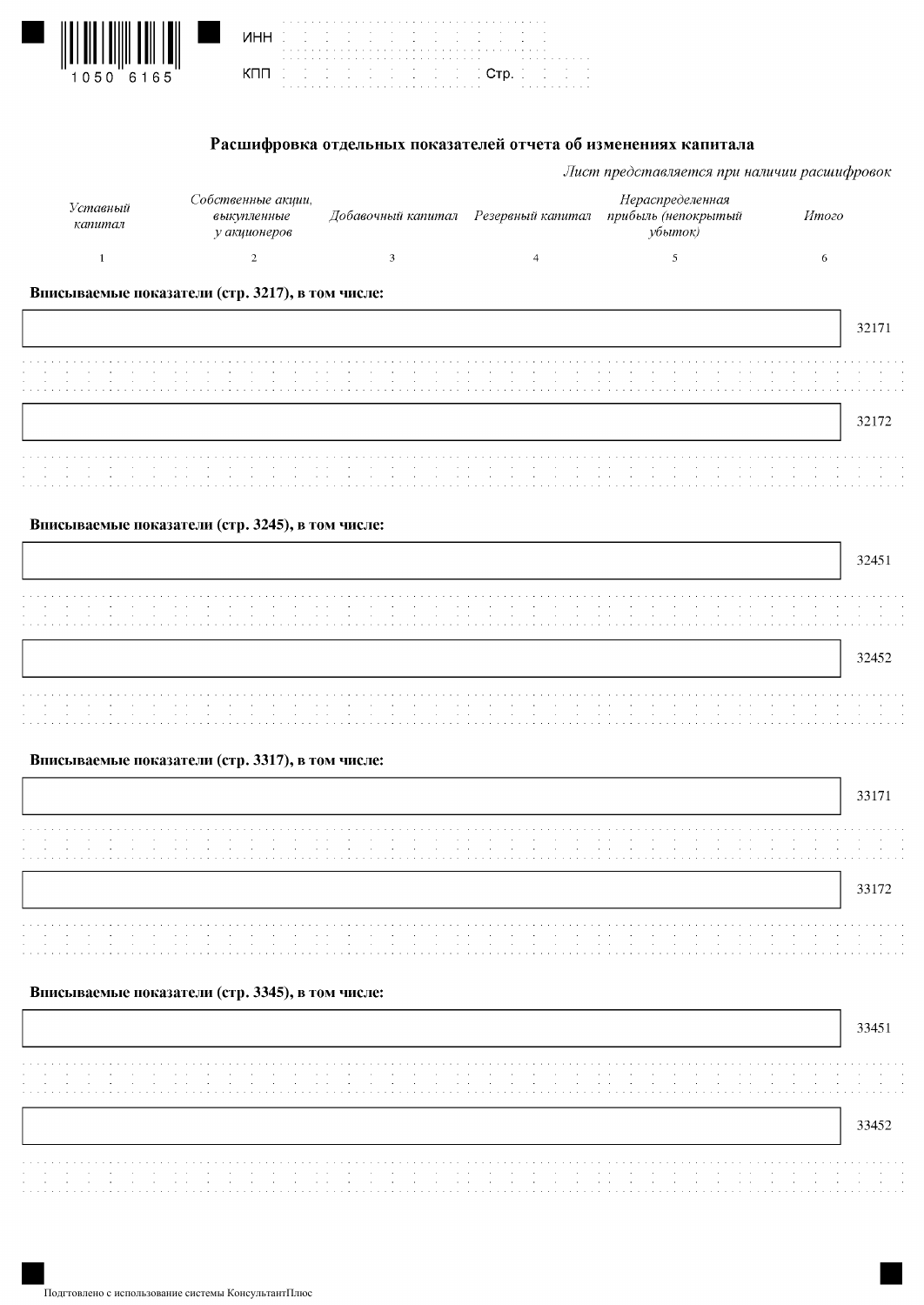

|  |  |  | WHH IS IS IS IS IS IS IS IS IS IS IS IS IS    |  |  |
|--|--|--|-----------------------------------------------|--|--|
|  |  |  |                                               |  |  |
|  |  |  |                                               |  |  |
|  |  |  | on the total that the total Crp. In the first |  |  |
|  |  |  |                                               |  |  |
|  |  |  |                                               |  |  |

# Отчет о движении денежных средств

## Форма по ОКУД 0710004

| Наименование показателя                                                                                                                  | Koò<br>строки | За отчетный год | За предыдущий год |
|------------------------------------------------------------------------------------------------------------------------------------------|---------------|-----------------|-------------------|
|                                                                                                                                          | 2             | 3               |                   |
| Денежные потоки от текущих операций                                                                                                      |               |                 |                   |
| Поступления - всего                                                                                                                      | 4110          |                 |                   |
| в том числе:                                                                                                                             |               |                 |                   |
| от продажи продукции, товаров, работ и услуг                                                                                             | 4111          |                 |                   |
|                                                                                                                                          |               |                 |                   |
| арендных платежей, лицензионных платежей, роялти,<br>комиссионных и иных аналогичных платежей                                            | 4112          |                 |                   |
|                                                                                                                                          |               |                 |                   |
| от перепродажи финансовых вложений                                                                                                       | 4113          |                 |                   |
|                                                                                                                                          |               |                 |                   |
| прочие поступления                                                                                                                       | 4119          |                 |                   |
|                                                                                                                                          |               |                 |                   |
| Платежи - всего                                                                                                                          | 4120          |                 |                   |
| в том числе:                                                                                                                             |               |                 |                   |
| поставщикам (подрядчикам) за сырье, материалы, работы, услуги                                                                            | 4121          |                 |                   |
|                                                                                                                                          |               |                 |                   |
| в связи с оплатой труда работников                                                                                                       | 4122          |                 |                   |
|                                                                                                                                          |               |                 |                   |
|                                                                                                                                          |               |                 |                   |
| процентов по долговым обязательствам                                                                                                     | 4123          |                 |                   |
|                                                                                                                                          |               |                 |                   |
| налог на прибыль                                                                                                                         | 4124          |                 |                   |
|                                                                                                                                          |               |                 |                   |
| прочие платежи                                                                                                                           | 4129          |                 |                   |
| Сальдо денежных потоков от текущих операций                                                                                              |               |                 |                   |
|                                                                                                                                          | 4100          |                 |                   |
| Денежные потоки от инвестиционных операций                                                                                               |               |                 |                   |
| Поступления - всего                                                                                                                      | 4210          |                 |                   |
| в том числе:                                                                                                                             |               |                 |                   |
| от продажи внеоборотных активов (кроме финансовых вложений)                                                                              | 4211          |                 |                   |
|                                                                                                                                          |               |                 |                   |
| от продажи акций других организаций (долей участия)                                                                                      | 4212          |                 |                   |
|                                                                                                                                          |               |                 |                   |
| от возврата предоставленных займов, от продажи долговых ценных<br>бумаг (прав требования денежных средств к другим лицам)                | 4213          |                 |                   |
|                                                                                                                                          |               |                 |                   |
| дивидендов, процентов по долговым финансовым вложениям и<br>аналогичных поступлений от долевого участия в других организациях            | 4214          |                 |                   |
|                                                                                                                                          |               |                 |                   |
| прочие поступления                                                                                                                       | 4219          |                 |                   |
|                                                                                                                                          |               |                 |                   |
| Платежи - всего                                                                                                                          | 4220          |                 |                   |
| в том числе:                                                                                                                             |               |                 |                   |
| в связи с приобретением, созданием, модернизацией, реконструкцией и<br>подготовкой к использованию внеоборотных активов                  | 4221          |                 |                   |
|                                                                                                                                          |               |                 |                   |
| в связи с приобретением акций других организаций (долей участия)                                                                         | 4222          |                 |                   |
|                                                                                                                                          |               |                 |                   |
| в связи с приобретением долговых ценных бумаг (прав требования де-<br>нежных средств к другим лицам), предоставление займов другим лицам | 4223          |                 |                   |
|                                                                                                                                          |               |                 |                   |
| процентов по долговым обязательствам, включаемым в стоимость<br>инвестиционного актива                                                   | 4224          |                 |                   |
|                                                                                                                                          |               |                 |                   |
| прочие платежи                                                                                                                           | 4229          |                 |                   |
|                                                                                                                                          |               |                 |                   |
| Сальдо денежных потоков от инвестиционных операций                                                                                       | 4200          |                 |                   |
|                                                                                                                                          |               |                 |                   |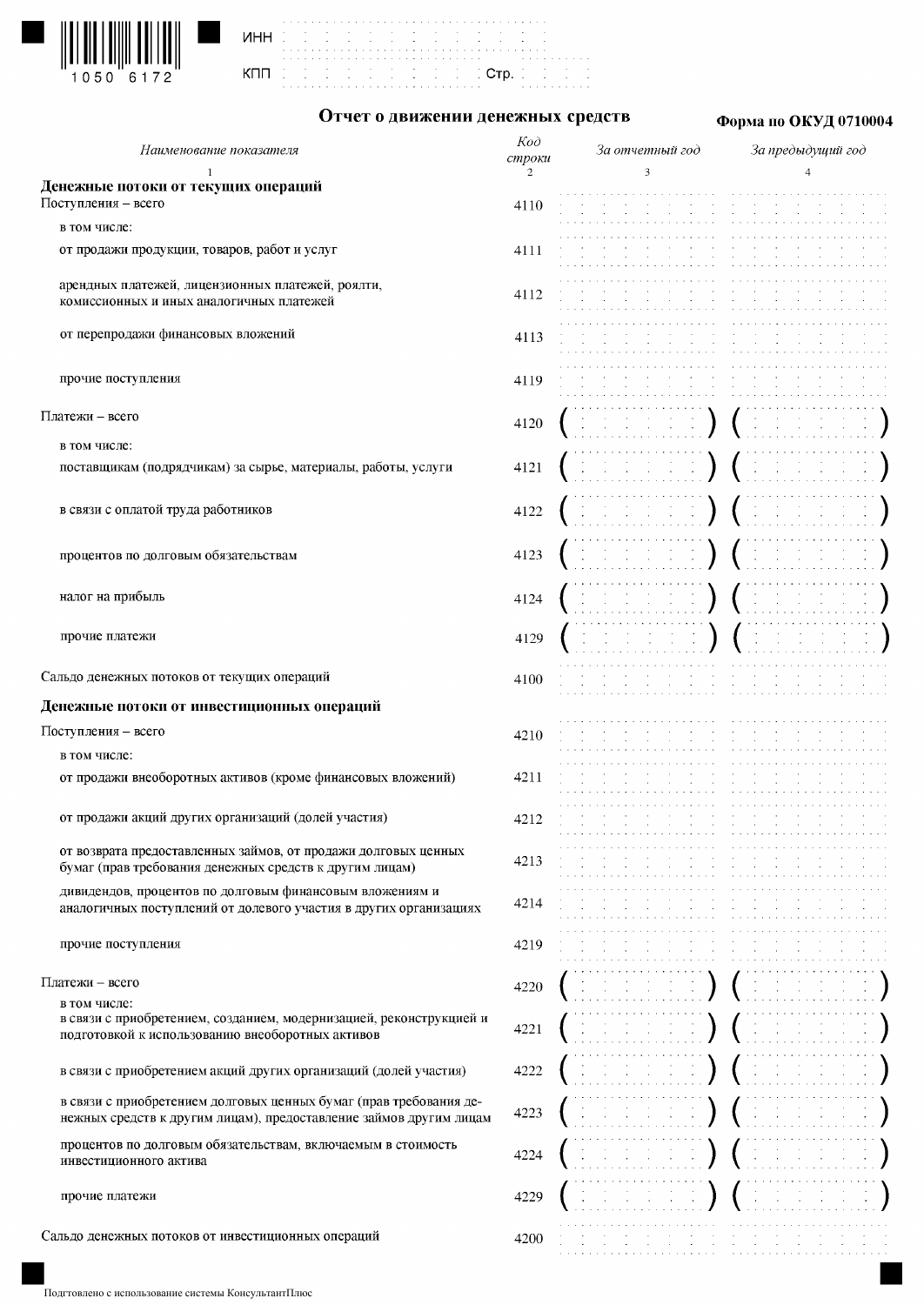

| ٠ | ï | ï | ï |   |  |    |  |
|---|---|---|---|---|--|----|--|
|   |   | ï |   |   |  | ٠  |  |
| ٠ |   | ٠ |   |   |  | ٠  |  |
|   |   |   |   |   |  |    |  |
| ٠ |   |   |   |   |  | ć  |  |
| ٠ |   | ٠ |   |   |  | ł, |  |
| ï |   | ï |   | ٠ |  | ٠  |  |
|   |   |   |   |   |  |    |  |

| Наименование показателя                                                                                                                      | $K$ od<br>строки | За отчетный год                                                                                                                                                                                                                                                                                                                                                                                 | За предыдущий год                                                                                                                                        |
|----------------------------------------------------------------------------------------------------------------------------------------------|------------------|-------------------------------------------------------------------------------------------------------------------------------------------------------------------------------------------------------------------------------------------------------------------------------------------------------------------------------------------------------------------------------------------------|----------------------------------------------------------------------------------------------------------------------------------------------------------|
| 1<br>Денежные потоки от финансовых операций                                                                                                  | $\overline{2}$   | 3                                                                                                                                                                                                                                                                                                                                                                                               | $\overline{4}$                                                                                                                                           |
| Поступления - всего                                                                                                                          | 4310             |                                                                                                                                                                                                                                                                                                                                                                                                 |                                                                                                                                                          |
| в том числе:                                                                                                                                 |                  |                                                                                                                                                                                                                                                                                                                                                                                                 |                                                                                                                                                          |
| получение кредитов и займов                                                                                                                  | 4311             |                                                                                                                                                                                                                                                                                                                                                                                                 |                                                                                                                                                          |
| денежных вкладов собственников (участников)                                                                                                  | 4312             |                                                                                                                                                                                                                                                                                                                                                                                                 |                                                                                                                                                          |
| от выпуска акций, увеличения долей участия                                                                                                   | 4313             |                                                                                                                                                                                                                                                                                                                                                                                                 |                                                                                                                                                          |
| от выпуска облигаций, векселей и других долговых ценных бумаг и др.                                                                          | 4314             |                                                                                                                                                                                                                                                                                                                                                                                                 |                                                                                                                                                          |
| прочие поступления.                                                                                                                          | 4319             |                                                                                                                                                                                                                                                                                                                                                                                                 |                                                                                                                                                          |
| Платежи - всего                                                                                                                              | 4320             | dia dia 1990 (dia 49                                                                                                                                                                                                                                                                                                                                                                            |                                                                                                                                                          |
| в том числе:<br>собственникам (участникам) в связи с выкупом у них акций (долей<br>участия) организаций или их выходом из состава участников | 4321             |                                                                                                                                                                                                                                                                                                                                                                                                 | ENERGIE) (HEREEL                                                                                                                                         |
| на уплату дивидендов и иных платежей по распределению прибыли в<br>пользу собственников (участников)                                         | 4322             |                                                                                                                                                                                                                                                                                                                                                                                                 |                                                                                                                                                          |
| в связи с погашением (выкупом) векселей и других долговых ценных<br>бумаг, возврат кредитов и займов                                         | 4323             |                                                                                                                                                                                                                                                                                                                                                                                                 | and in <b>) (</b> ) and a                                                                                                                                |
| прочие платежи                                                                                                                               | 4329             | ESTERNE DE CONTRACTO                                                                                                                                                                                                                                                                                                                                                                            |                                                                                                                                                          |
| Сальдо денежных потоков от финансовых операций                                                                                               | 4300             |                                                                                                                                                                                                                                                                                                                                                                                                 |                                                                                                                                                          |
| Сальдо денежных потоков за отчетный период                                                                                                   | 4400             |                                                                                                                                                                                                                                                                                                                                                                                                 |                                                                                                                                                          |
| Остаток денежных средств и денежных эквивалентов на начало<br>отчетного периода                                                              | 4450             | and the contract of the contract of the contract of the contract of the contract of<br>and the company of the company of the company of the company of the company of the company of the company of the company of the company of the company of the company of the company of the company of the company of the comp                                                                           |                                                                                                                                                          |
| Остаток денежных средств и денежных эквивалентов на конец<br>отчетного периода                                                               | 4500             | the contract of the contract<br>the control of<br>$\mathcal{A}(\mathcal{A})$ and $\mathcal{A}(\mathcal{A})$ and $\mathcal{A}(\mathcal{A})$<br><b>Carl Carl</b><br>a construction of the construction of the construction of the construction of the construction of the construction of the construction of the construction of the construction of the construction of the construction of the | <b>Contract</b><br>$\sim 100$<br>$\sim 10^{-11}$<br>$\sim 10^{-11}$<br>$\sim 10^{-1}$<br>$\sim 10^{-1}$<br>$\sim$<br>the contract of the contract of the |
| Величина влияния изменений курса иностранной валюты по отношению<br>к рублю                                                                  | 4490             | and the control<br>the control of the control of the control of<br>the contract of the contract of the contract of the<br>a caracteristic and a caracteristic and a caracteristic                                                                                                                                                                                                               | the company of the<br>and the control<br>والمتواط والمتواط والمتواط والمتواط والمتواط والمتواطئ                                                          |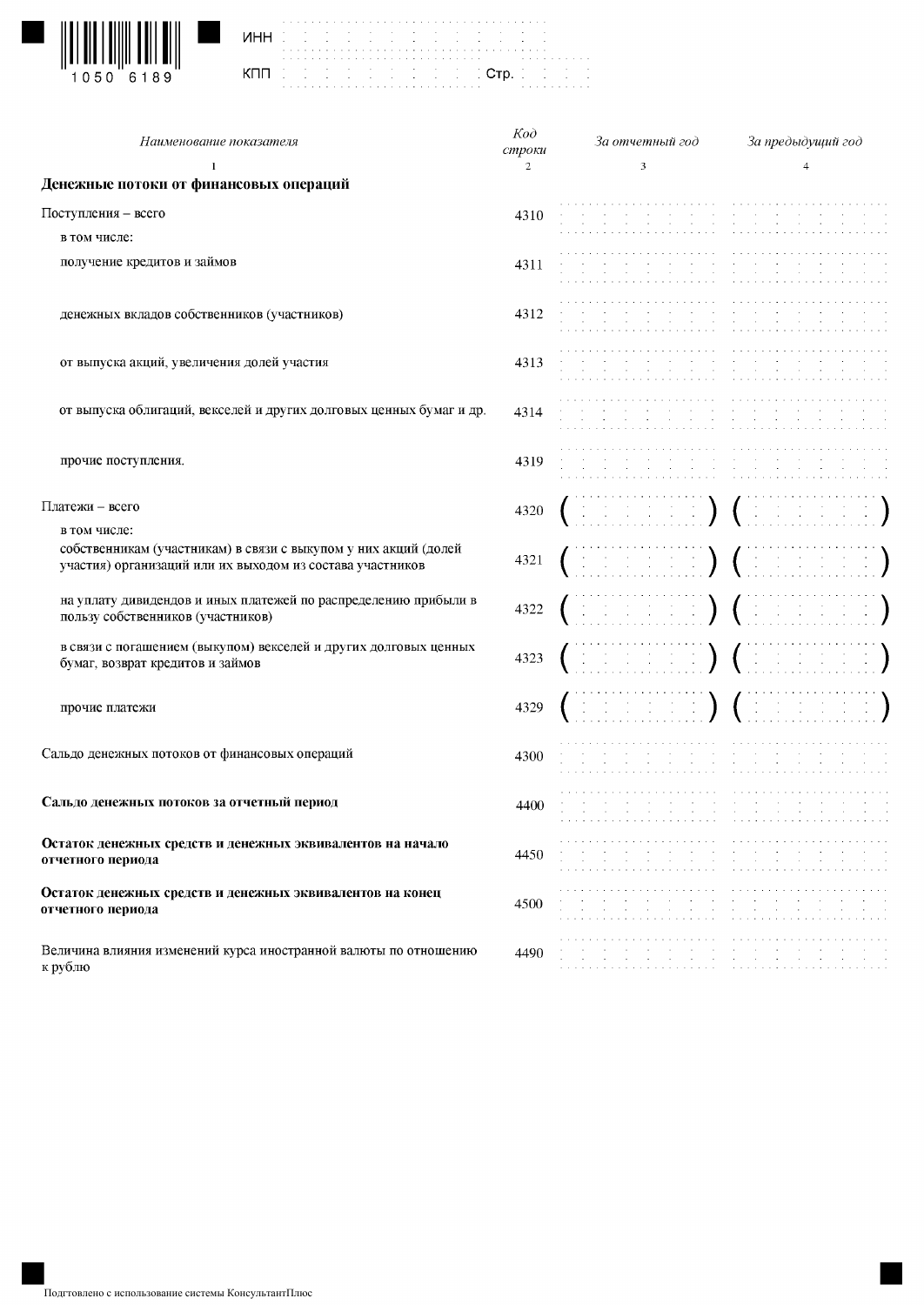

I

|  |  |  |  | the contract of the contract of the contract of the contract of the contract of the contract of<br>the contract of the contract of the contract of the contract of the |                                                                                                                                                                     |
|--|--|--|--|------------------------------------------------------------------------------------------------------------------------------------------------------------------------|---------------------------------------------------------------------------------------------------------------------------------------------------------------------|
|  |  |  |  |                                                                                                                                                                        | a caracterization and a caracterization and a caracterization of the contraction of a caracterization<br>und de de de de de de de di <mark>. Ctp.</mark> de de de d |

## Расшифровка отдельных показателей отчета о движении денежных средств

|                                                  | $K$ od |                                                                                                                                                                                                                                            | Лист представляется при наличии расшифровок                                                 |
|--------------------------------------------------|--------|--------------------------------------------------------------------------------------------------------------------------------------------------------------------------------------------------------------------------------------------|---------------------------------------------------------------------------------------------|
| Наименование показателя                          | строки | За отчетный год                                                                                                                                                                                                                            | За предыдущий год                                                                           |
| Вписываемые показатели (стр. 4114), в том числе: | 2      | 3                                                                                                                                                                                                                                          | 4                                                                                           |
|                                                  |        |                                                                                                                                                                                                                                            |                                                                                             |
|                                                  | 41141  |                                                                                                                                                                                                                                            |                                                                                             |
|                                                  | 41142  |                                                                                                                                                                                                                                            |                                                                                             |
|                                                  |        |                                                                                                                                                                                                                                            |                                                                                             |
| Прочие поступления (стр. 4119), в том числе:     |        |                                                                                                                                                                                                                                            |                                                                                             |
|                                                  | 41191  |                                                                                                                                                                                                                                            |                                                                                             |
|                                                  |        |                                                                                                                                                                                                                                            |                                                                                             |
|                                                  | 41192  |                                                                                                                                                                                                                                            |                                                                                             |
| Вписываемые показатели (стр. 4125), в том числе: |        |                                                                                                                                                                                                                                            |                                                                                             |
|                                                  | 41251  |                                                                                                                                                                                                                                            | $\mathcal{L}^{\mathcal{A}}_{\mathcal{A}}$ , where $\mathcal{L}^{\mathcal{A}}_{\mathcal{A}}$ |
|                                                  |        |                                                                                                                                                                                                                                            |                                                                                             |
|                                                  | 41252  | and a state of the state of the state of the state of the state of the state of the state of the state of the                                                                                                                              |                                                                                             |
| Прочие платежи (стр. 4129), в том числе:         |        |                                                                                                                                                                                                                                            |                                                                                             |
|                                                  | 41291  |                                                                                                                                                                                                                                            |                                                                                             |
|                                                  |        |                                                                                                                                                                                                                                            |                                                                                             |
|                                                  | 41292  |                                                                                                                                                                                                                                            |                                                                                             |
| Вписываемые показатели (стр. 4215), в том числе: |        |                                                                                                                                                                                                                                            |                                                                                             |
|                                                  | 42151  |                                                                                                                                                                                                                                            |                                                                                             |
|                                                  |        |                                                                                                                                                                                                                                            |                                                                                             |
|                                                  | 42152  |                                                                                                                                                                                                                                            |                                                                                             |
| Прочие поступления (стр. 4219), в том числе:     |        |                                                                                                                                                                                                                                            |                                                                                             |
|                                                  |        |                                                                                                                                                                                                                                            |                                                                                             |
|                                                  | 42191  |                                                                                                                                                                                                                                            |                                                                                             |
|                                                  | 42192  |                                                                                                                                                                                                                                            |                                                                                             |
|                                                  |        |                                                                                                                                                                                                                                            |                                                                                             |
| Вписываемые показатели (стр. 4225), в том числе: |        |                                                                                                                                                                                                                                            |                                                                                             |
|                                                  | 42251  | $\label{eq:2.1} \frac{1}{2} \left( \begin{array}{cc} 1 & 0 & 0 \\ 0 & 1 & 0 \\ 0 & 0 & 0 \end{array} \right) = \frac{1}{2} \left( \begin{array}{cc} 1 & 0 \\ 0 & 1 \end{array} \right)$<br>$\left( \begin{array}{c} 1 \end{array} \right)$ | $\frac{1}{2} \left( \frac{1}{2} \right) \left( \frac{1}{2} \right)$                         |
|                                                  | 42252  |                                                                                                                                                                                                                                            |                                                                                             |
|                                                  |        | $\left( \begin{array}{c} 1 \\ 1 \end{array} \right)$                                                                                                                                                                                       |                                                                                             |
| Прочие платежи (стр. 4229), в том числе:         |        |                                                                                                                                                                                                                                            |                                                                                             |
|                                                  | 42291  |                                                                                                                                                                                                                                            |                                                                                             |
|                                                  |        |                                                                                                                                                                                                                                            |                                                                                             |
|                                                  | 42292  |                                                                                                                                                                                                                                            |                                                                                             |
| Вписываемые показатели (стр. 4315), в том числе: |        |                                                                                                                                                                                                                                            |                                                                                             |
|                                                  | 43151  | the contract of the                                                                                                                                                                                                                        |                                                                                             |
|                                                  |        |                                                                                                                                                                                                                                            |                                                                                             |
|                                                  | 43152  |                                                                                                                                                                                                                                            |                                                                                             |
| Прочие поступления (стр. 4319), в том числе:     |        |                                                                                                                                                                                                                                            |                                                                                             |
|                                                  | 43191  |                                                                                                                                                                                                                                            |                                                                                             |
|                                                  |        |                                                                                                                                                                                                                                            |                                                                                             |
|                                                  | 43192  |                                                                                                                                                                                                                                            |                                                                                             |
| Вписываемые показатели (стр. 4324), в том числе: |        |                                                                                                                                                                                                                                            |                                                                                             |
|                                                  | 43241  |                                                                                                                                                                                                                                            |                                                                                             |
|                                                  |        |                                                                                                                                                                                                                                            |                                                                                             |
|                                                  | 43242  |                                                                                                                                                                                                                                            |                                                                                             |
| Прочие платежи (стр. 4329), в том числе:         |        |                                                                                                                                                                                                                                            |                                                                                             |
|                                                  | 43291  |                                                                                                                                                                                                                                            |                                                                                             |
|                                                  |        |                                                                                                                                                                                                                                            |                                                                                             |
|                                                  | 43292  | (Herbert Herbert ) (Herbert Herbert                                                                                                                                                                                                        |                                                                                             |
|                                                  |        |                                                                                                                                                                                                                                            |                                                                                             |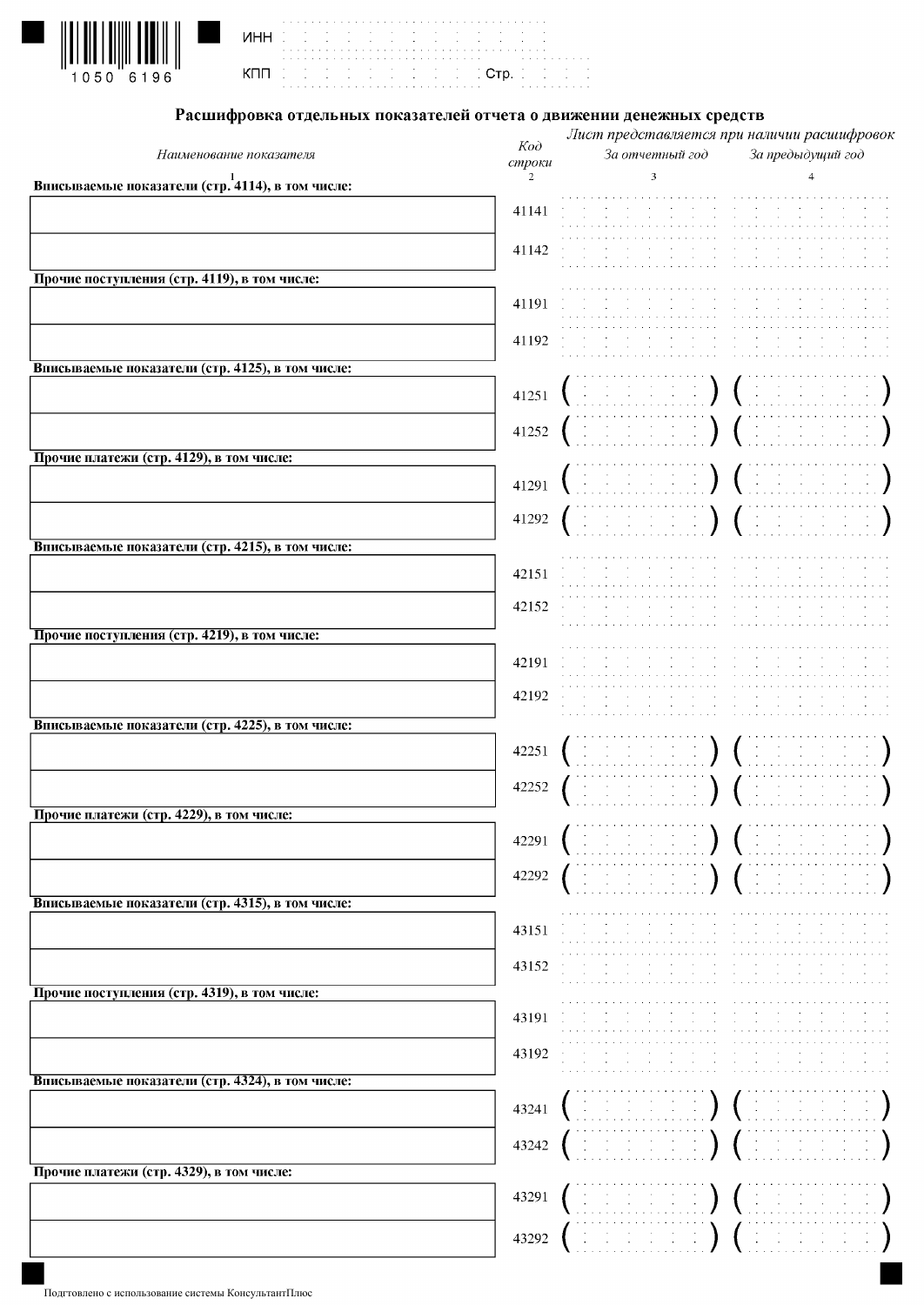

| инн |  |  |
|-----|--|--|
|     |  |  |
|     |  |  |
| кпп |  |  |
|     |  |  |
|     |  |  |



## Отчет о целевом использовании средств

## Форма по ОКУД 0710006

| Наименование показателя                                                                      | $K$ od<br>строки | За отчетный год                                                                                                                                                                                                     | За предыдущий год                                                           |
|----------------------------------------------------------------------------------------------|------------------|---------------------------------------------------------------------------------------------------------------------------------------------------------------------------------------------------------------------|-----------------------------------------------------------------------------|
| $\mathbf{1}$                                                                                 | 2                | $\overline{\mathbf{3}}$                                                                                                                                                                                             | 4                                                                           |
| Остаток средств на начало отчетного года                                                     | 6100             | the contract of the contract of the contract of the con-<br>the control of the control<br>$\mathcal{L}^{\text{c}}(\mathcal{A})$ and $\mathcal{L}^{\text{c}}(\mathcal{A})$ and $\mathcal{L}^{\text{c}}(\mathcal{A})$ | the contract of the contract<br>$\sim 100$<br>$\sim 10^{-11}$<br>$\sim 100$ |
| Поступило средств                                                                            |                  |                                                                                                                                                                                                                     |                                                                             |
| Вступительные взносы                                                                         | 6210             |                                                                                                                                                                                                                     |                                                                             |
|                                                                                              |                  |                                                                                                                                                                                                                     |                                                                             |
| Членские взносы                                                                              | 6215             |                                                                                                                                                                                                                     |                                                                             |
|                                                                                              |                  |                                                                                                                                                                                                                     |                                                                             |
| Целевые взносы                                                                               | 6220             |                                                                                                                                                                                                                     |                                                                             |
| Добровольные имущественные взносы и пожертвования                                            | 6230             |                                                                                                                                                                                                                     |                                                                             |
|                                                                                              |                  |                                                                                                                                                                                                                     |                                                                             |
| Прибыль от приносящей доход деятельности                                                     | 6240             |                                                                                                                                                                                                                     |                                                                             |
|                                                                                              |                  |                                                                                                                                                                                                                     |                                                                             |
| Прочие                                                                                       | 6250             | $\sim$<br>design and control of the state of                                                                                                                                                                        |                                                                             |
|                                                                                              | 6200             | $\sim$ 100 $\sim$<br><b>College</b>                                                                                                                                                                                 |                                                                             |
| Всего поступило средств                                                                      |                  | $\sim 10^{-1}$<br>and the contract of the contract                                                                                                                                                                  |                                                                             |
| Использовано средств                                                                         |                  |                                                                                                                                                                                                                     |                                                                             |
| Расходы на целевые мероприятия                                                               | 6310             | $\mathbb{C}^{\times} \times \mathbb{C}^{\times}$                                                                                                                                                                    |                                                                             |
| в том числе:                                                                                 |                  |                                                                                                                                                                                                                     |                                                                             |
| социальная и благотворительная помощь                                                        | 6311             |                                                                                                                                                                                                                     |                                                                             |
|                                                                                              |                  |                                                                                                                                                                                                                     |                                                                             |
| проведение конференций, совещаний, семинаров и т.п.                                          | 6312             |                                                                                                                                                                                                                     |                                                                             |
|                                                                                              | 6313             |                                                                                                                                                                                                                     |                                                                             |
| иные мероприятия                                                                             |                  |                                                                                                                                                                                                                     |                                                                             |
| Расходы на содержание аппарата управления                                                    | 6320             |                                                                                                                                                                                                                     |                                                                             |
| в том числе:                                                                                 |                  |                                                                                                                                                                                                                     |                                                                             |
| расходы, связанные с оплатой труда (включая начисления)                                      | 6321             |                                                                                                                                                                                                                     |                                                                             |
|                                                                                              |                  |                                                                                                                                                                                                                     |                                                                             |
| выплаты, не связанные с оплатой труда                                                        | 6322             | $\frac{1}{2} \left( \frac{1}{2} \right) \left( \frac{1}{2} \right) = \frac{1}{2}$                                                                                                                                   |                                                                             |
|                                                                                              | 6323             |                                                                                                                                                                                                                     |                                                                             |
| расходы на служебные командировки и деловые поездки                                          |                  |                                                                                                                                                                                                                     |                                                                             |
| содержание помещений, зданий, автомобильного транспорта<br>и иного имущества (кроме ремонта) | 6324             |                                                                                                                                                                                                                     |                                                                             |
|                                                                                              |                  |                                                                                                                                                                                                                     |                                                                             |
| ремонт основных средств и иного имущества                                                    | 6325             |                                                                                                                                                                                                                     |                                                                             |
|                                                                                              |                  |                                                                                                                                                                                                                     |                                                                             |
| прочие                                                                                       | 6326             |                                                                                                                                                                                                                     |                                                                             |
| Приобретение основных средств, инвентаря и иного                                             | 6330             |                                                                                                                                                                                                                     |                                                                             |
| имущества                                                                                    |                  |                                                                                                                                                                                                                     |                                                                             |
| Прочие                                                                                       | 6350             |                                                                                                                                                                                                                     |                                                                             |
|                                                                                              |                  |                                                                                                                                                                                                                     |                                                                             |
| Всего использовано средств                                                                   | 6300             |                                                                                                                                                                                                                     |                                                                             |
|                                                                                              |                  |                                                                                                                                                                                                                     |                                                                             |
| Остаток средств на конец отчетного года                                                      | 6400             |                                                                                                                                                                                                                     |                                                                             |